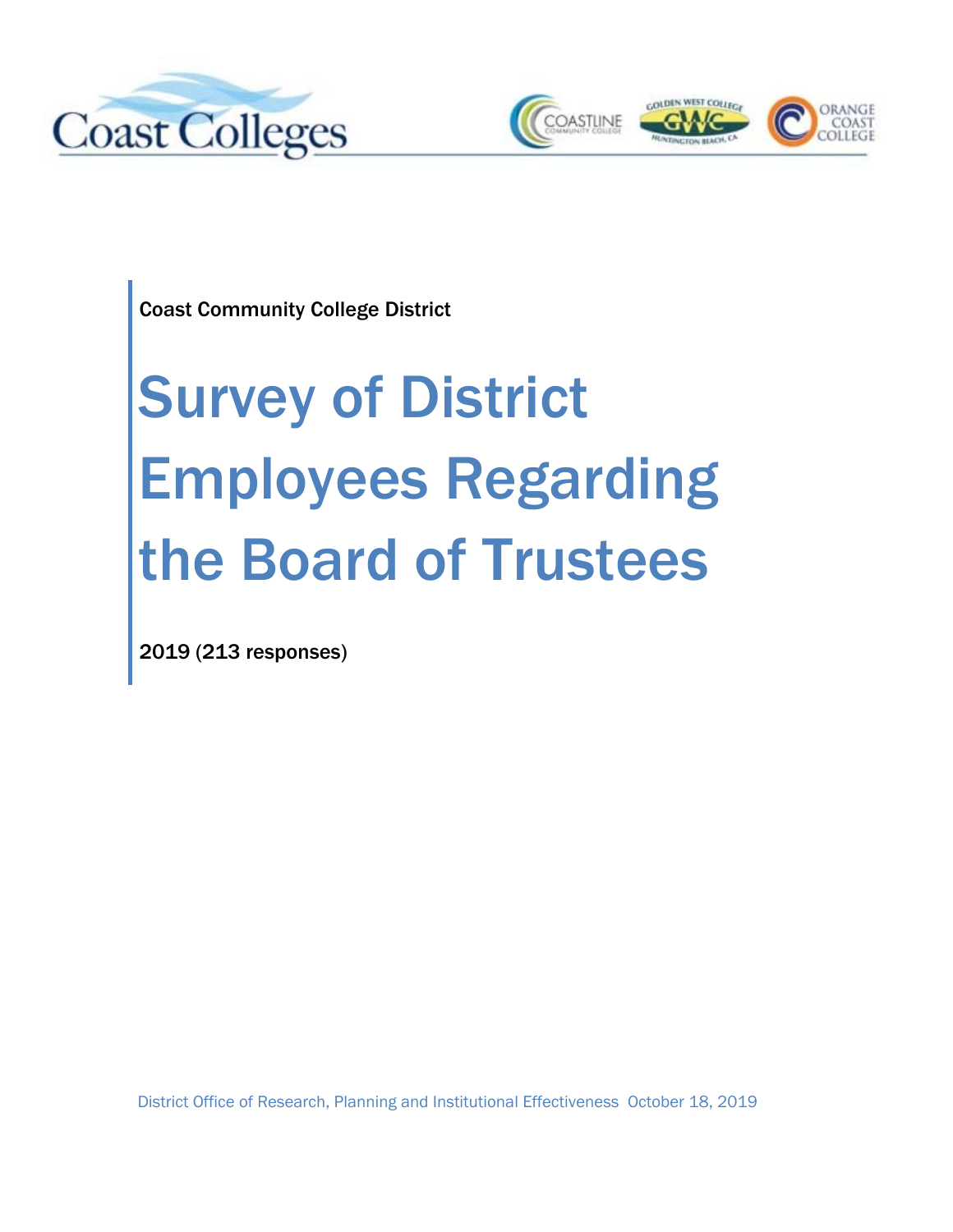## **1. Which employee class most closely matches your position?**



■2019



# **2. Which is your primary work location?**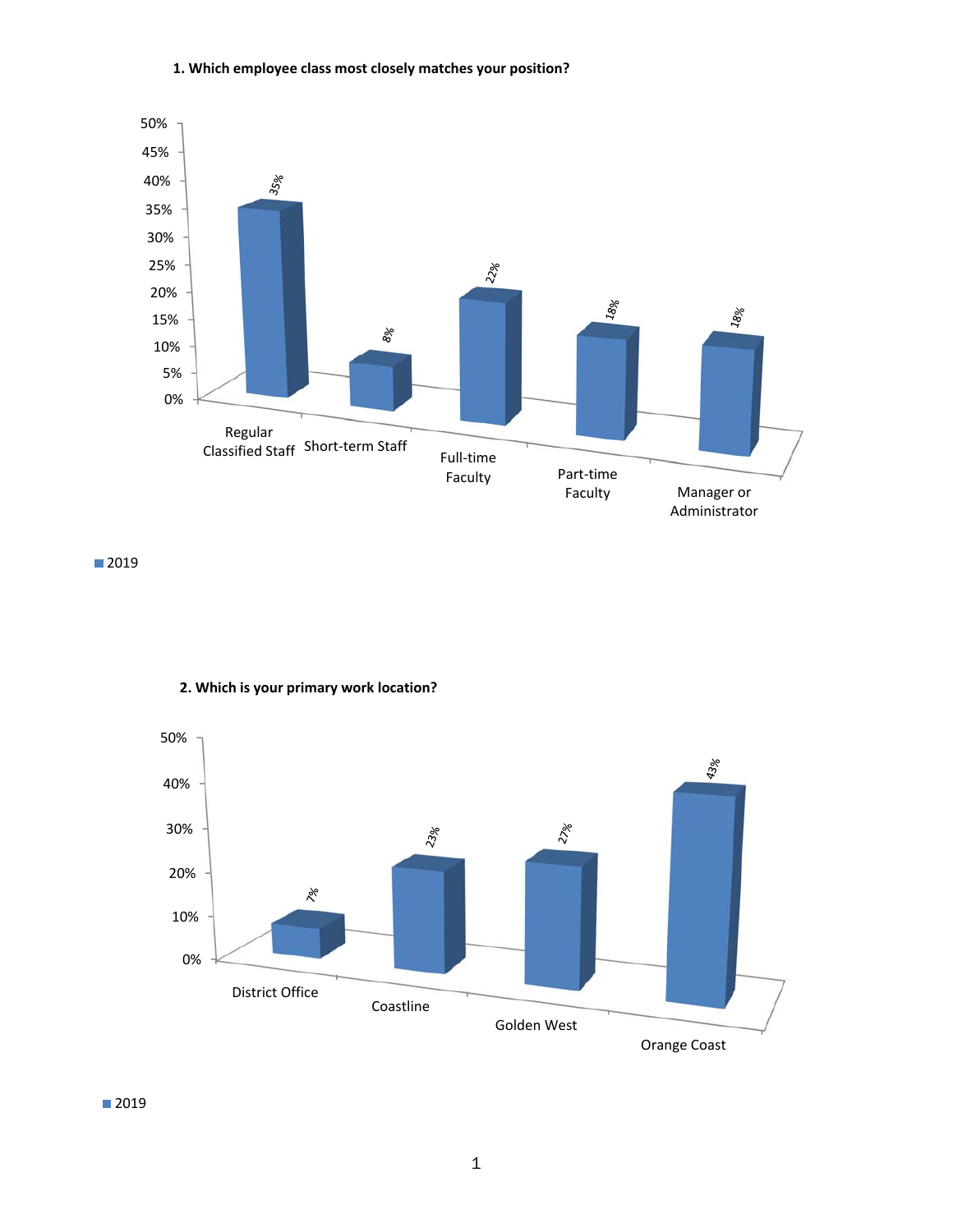

## **3. How long have you been employed with the district?**



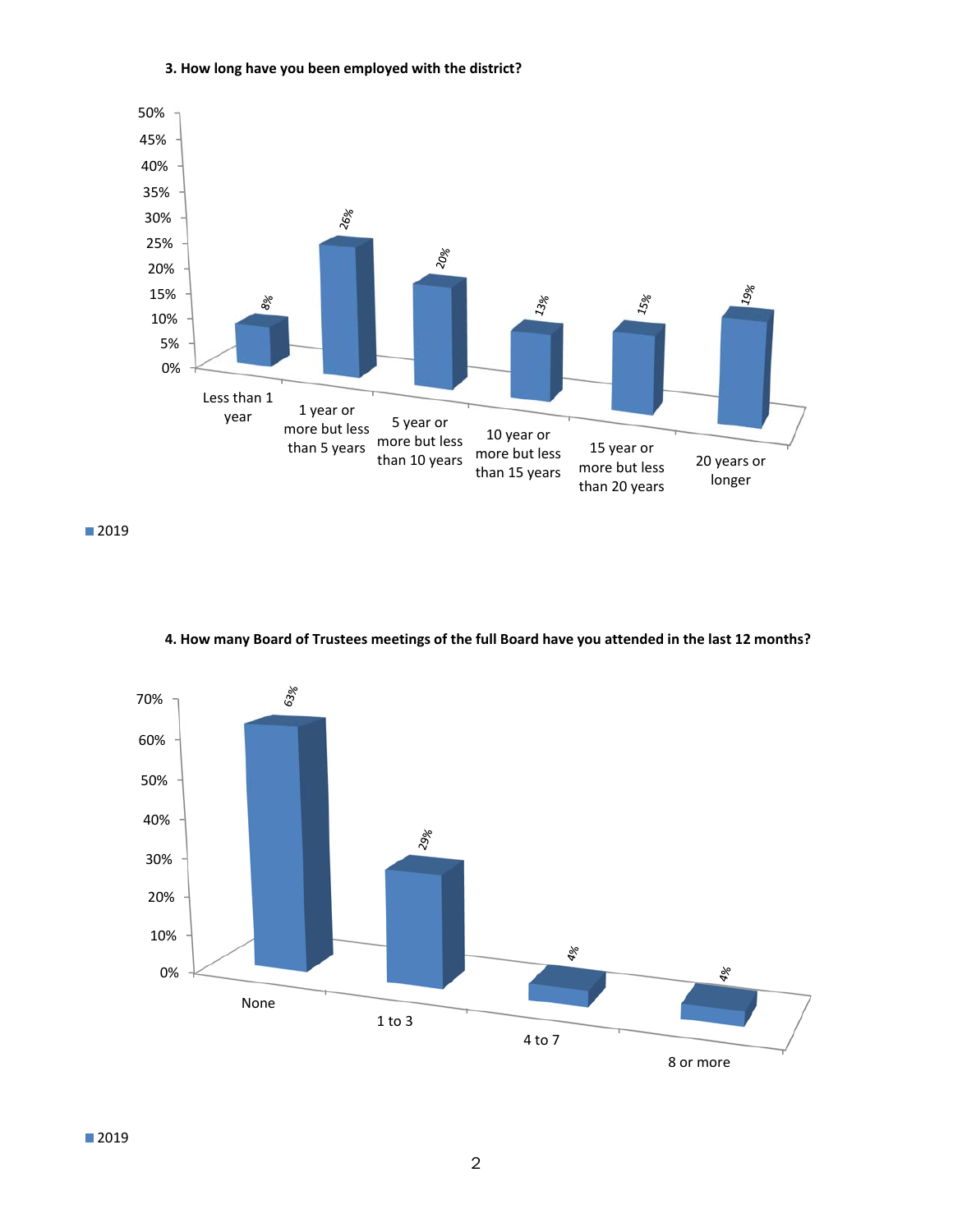## **5. How many Board of Trustees Committee meetings have you attended in the last 12 months?**



■2019



## **6. How frequently do you read the agendas for Board of Trustees meetings?**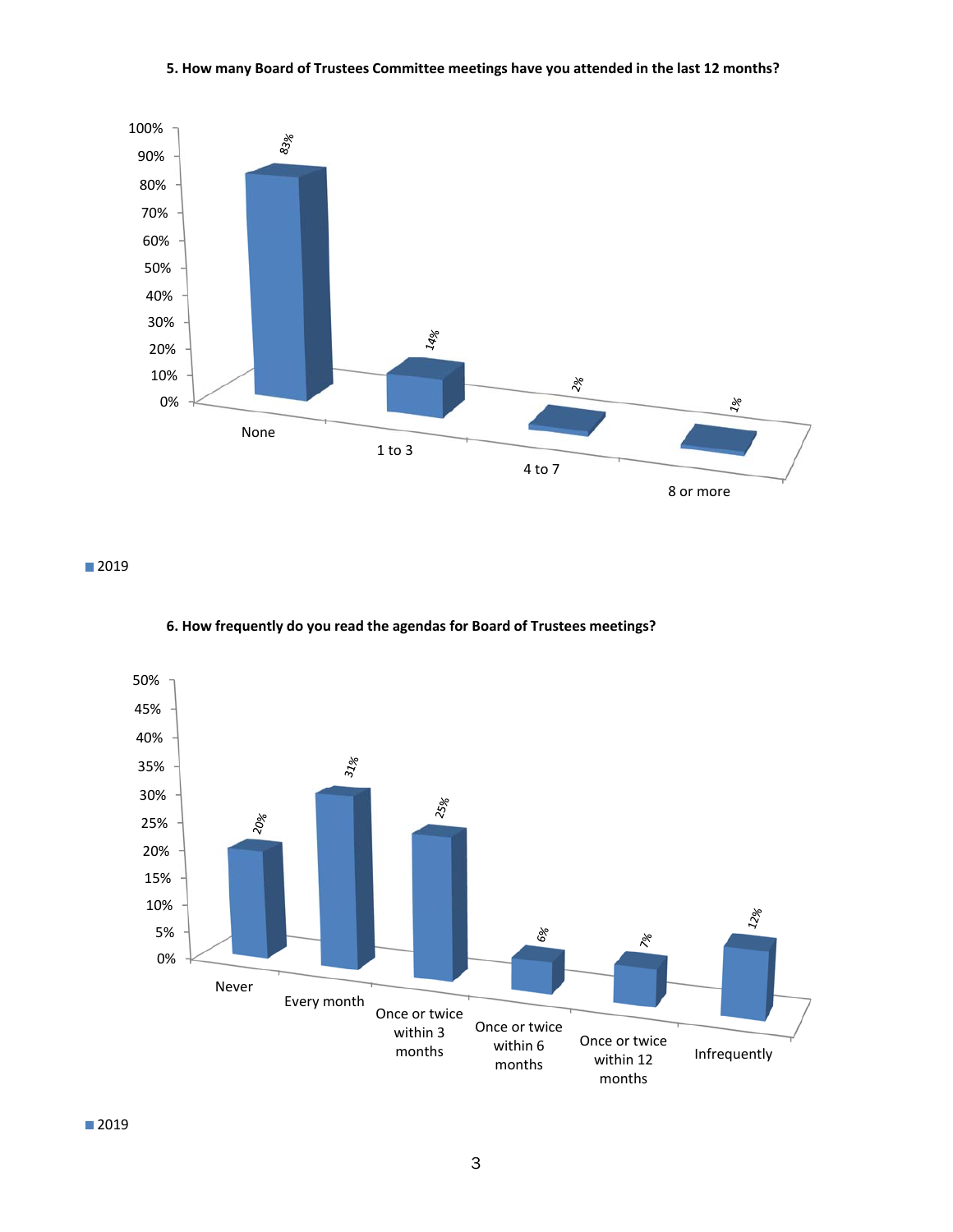

**7. The Board of Trustees, administrators, faculty, staff, and students work together for the good of the institution through established governance structures, processes, and practices.**

**8. The Board of Trustees is an independent policy‐making body that reflects the public interest in board activities and decisions.**

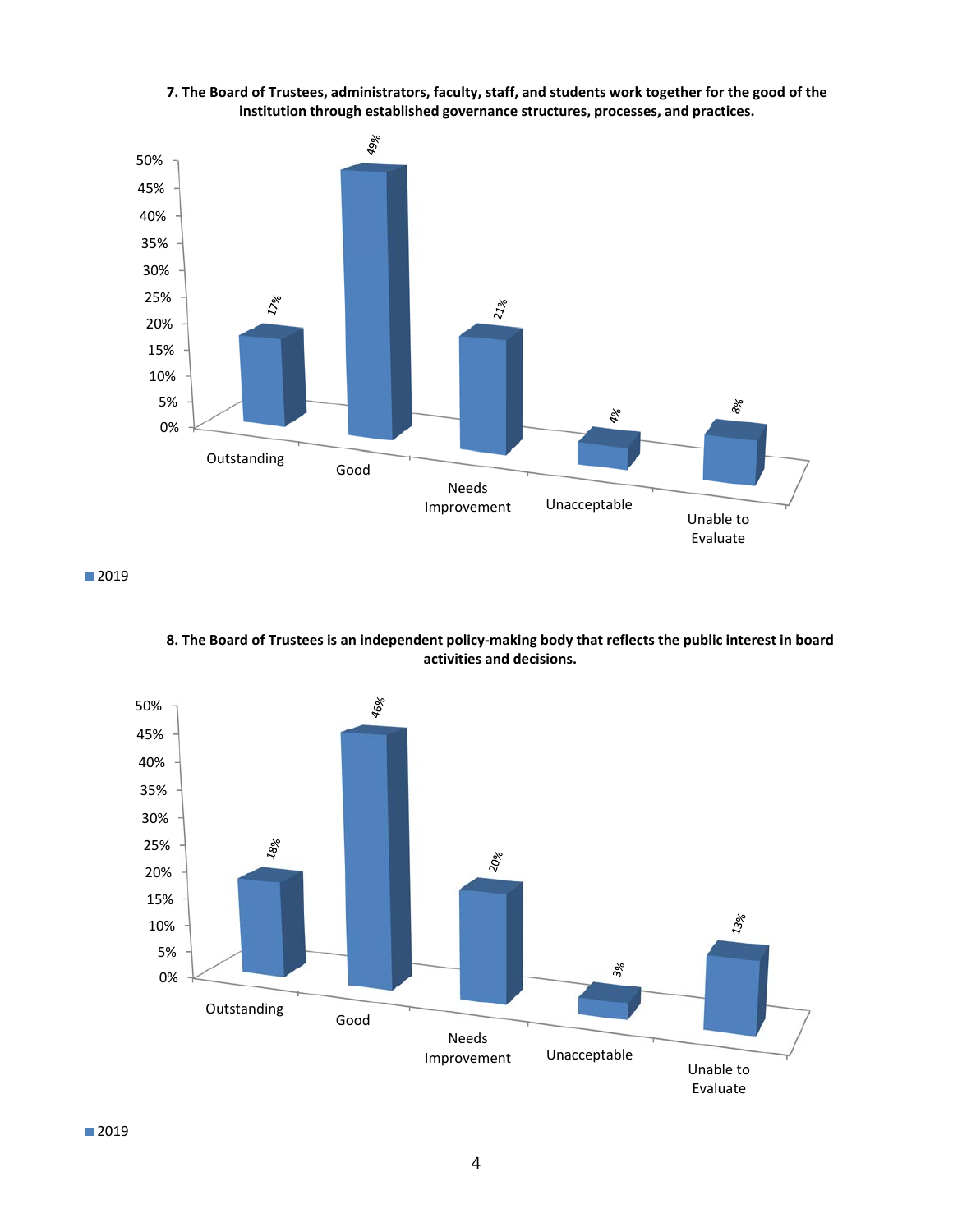## **9. Once the Board of Trustees reaches a decision, it acts as a whole.**



**10. The Board of Trustees advocates for and defends the district as a whole and protects it from undue influence or pressure.**

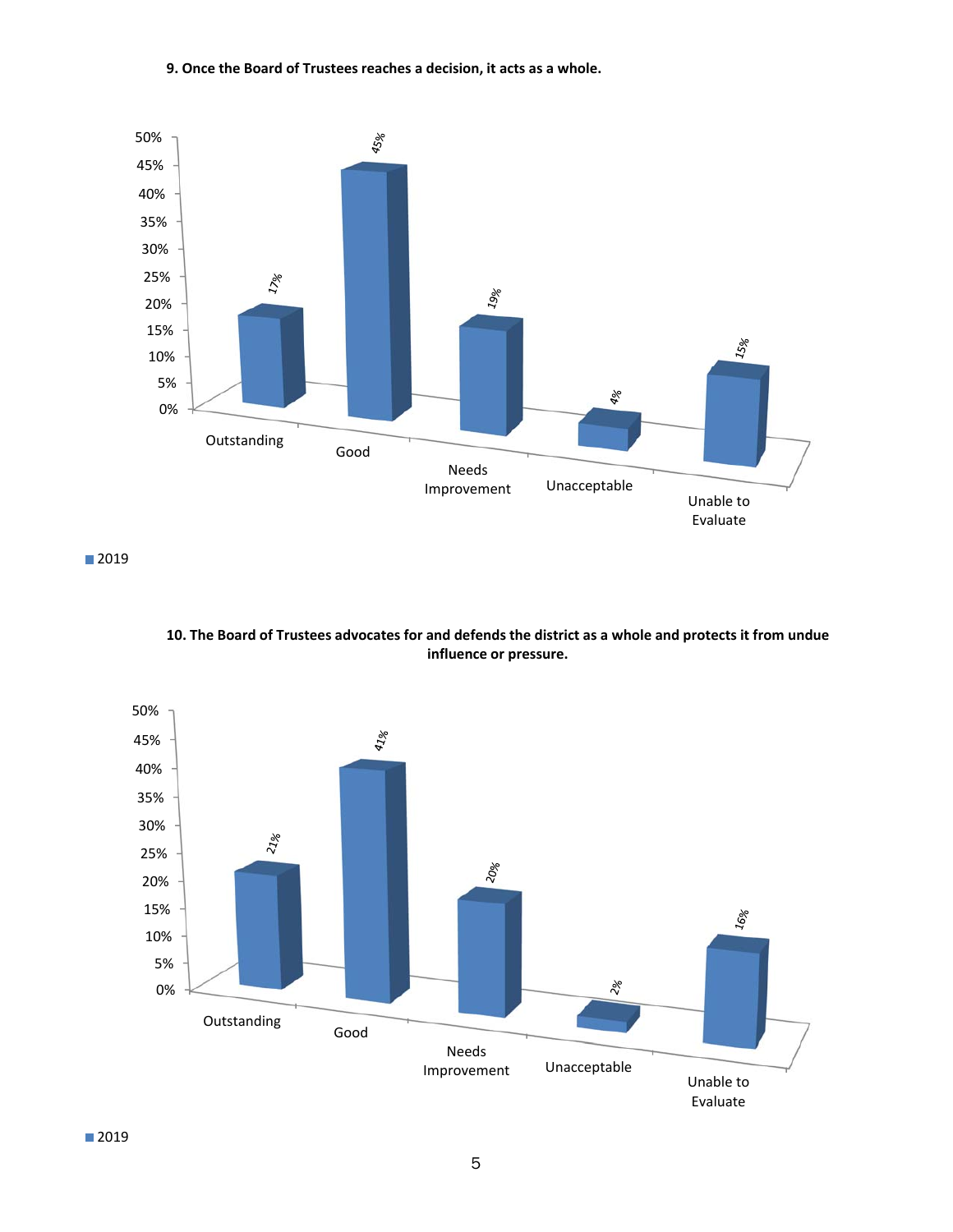**11. The Board of Trustees establishes policies consistent with the mission statement to ensure the quality, integrity, and improvement of student learning programs and services and the resources necessary to support them.**



■2019



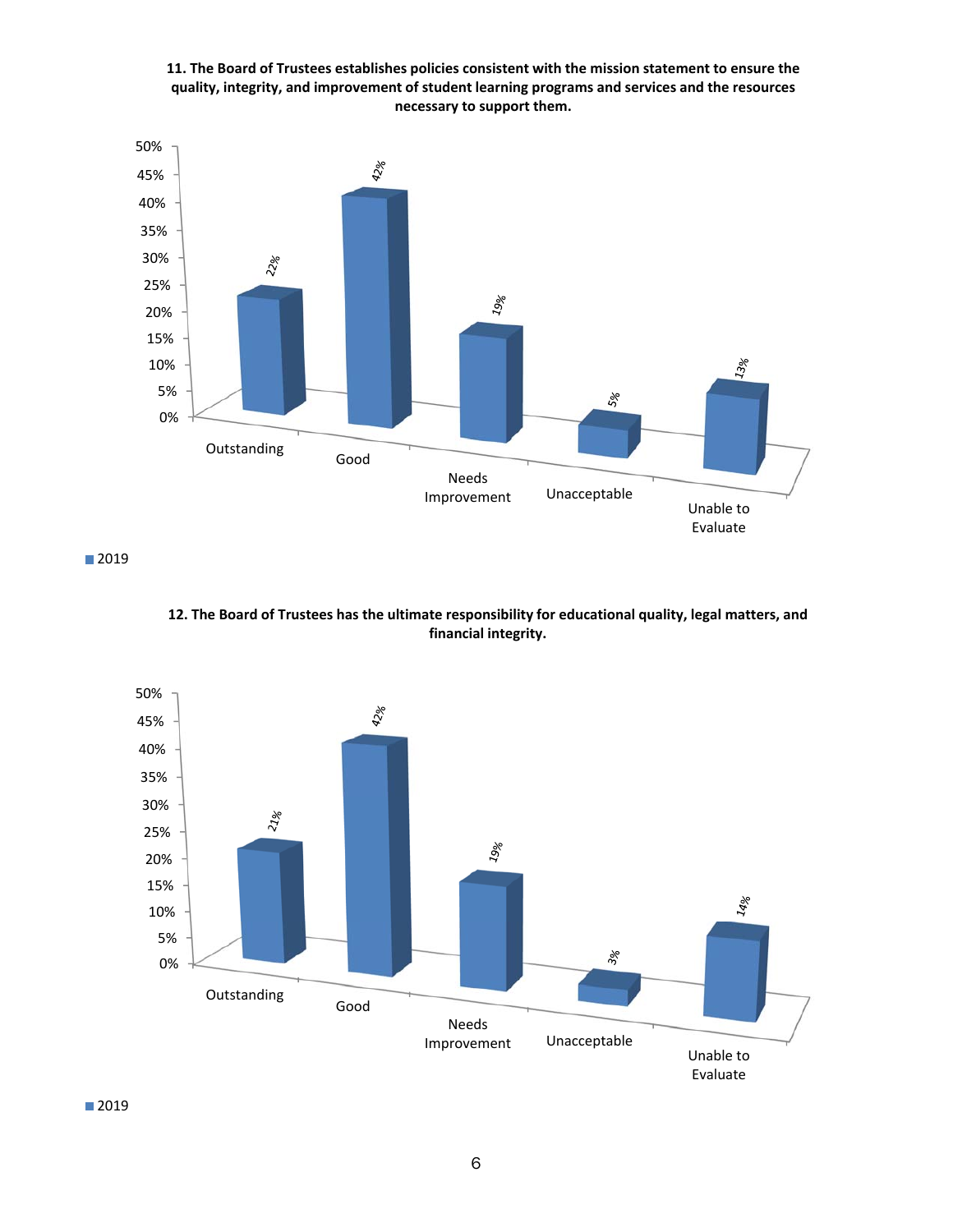## **13. The Board of Trustees acts in a manner consistent with its policies and bylaws.**



■2019



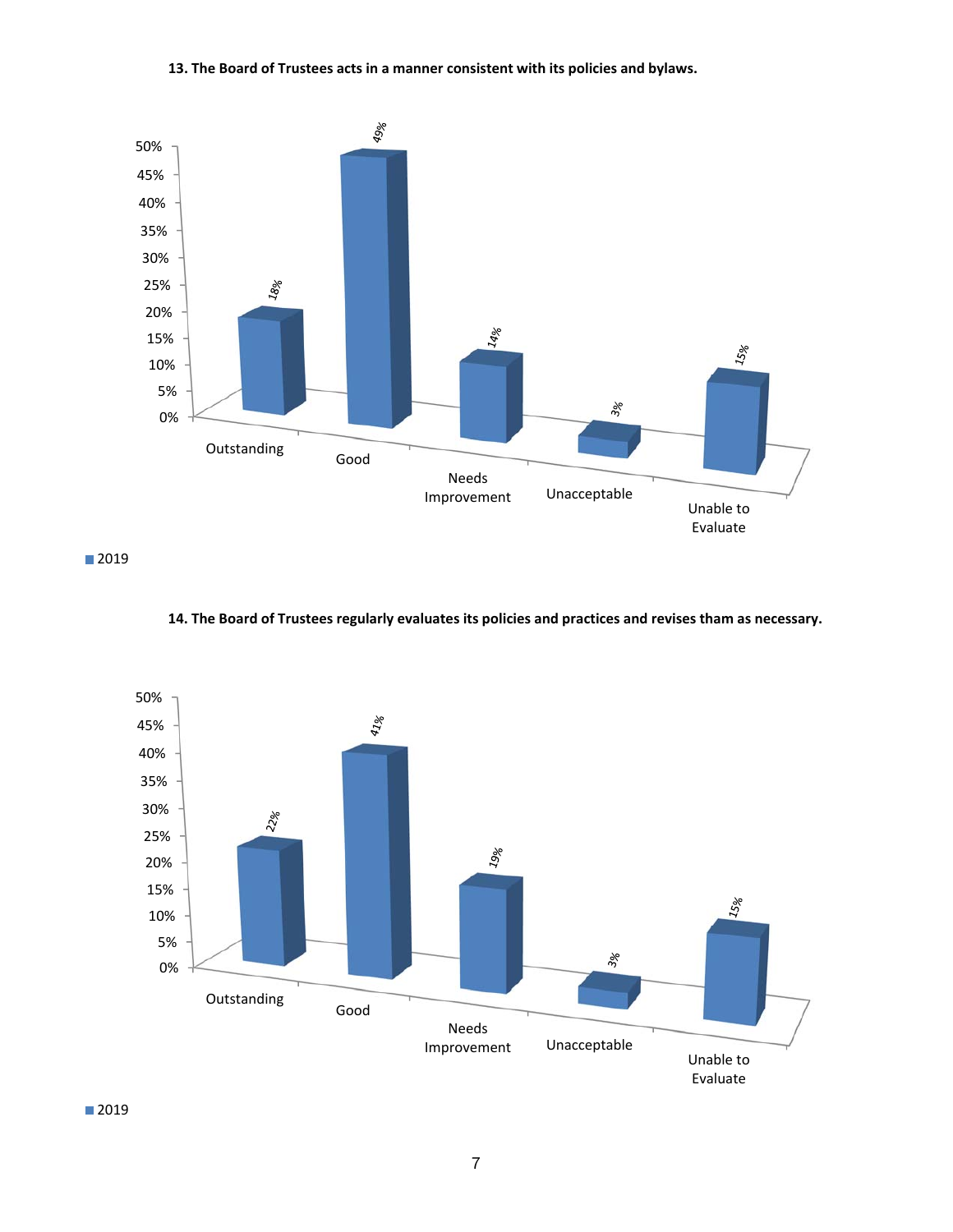



■2019



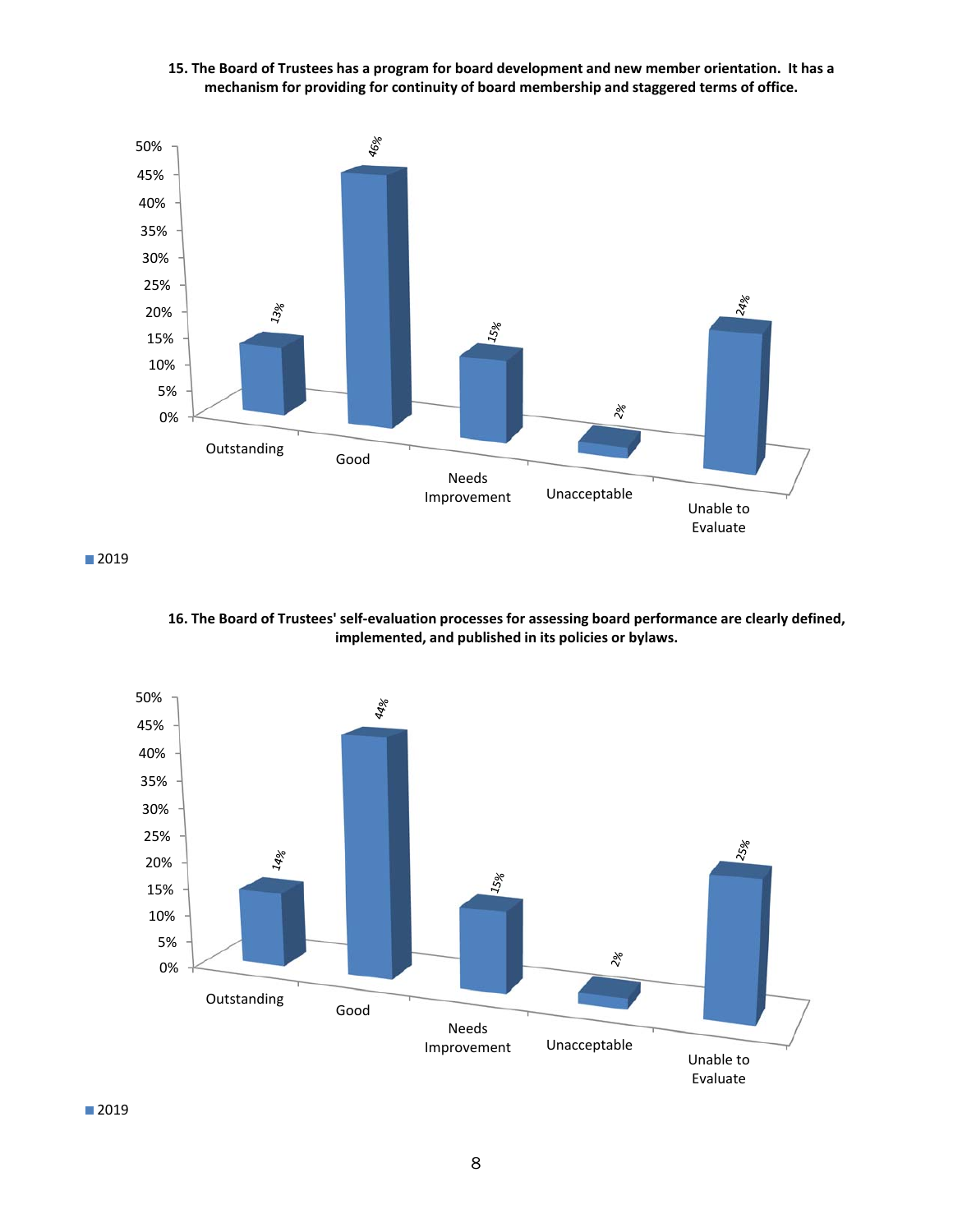**17. The Board of Trustees has a code of ethics that includes a clearly defined policy for dealing with behavior that violates its codes.**



■2019



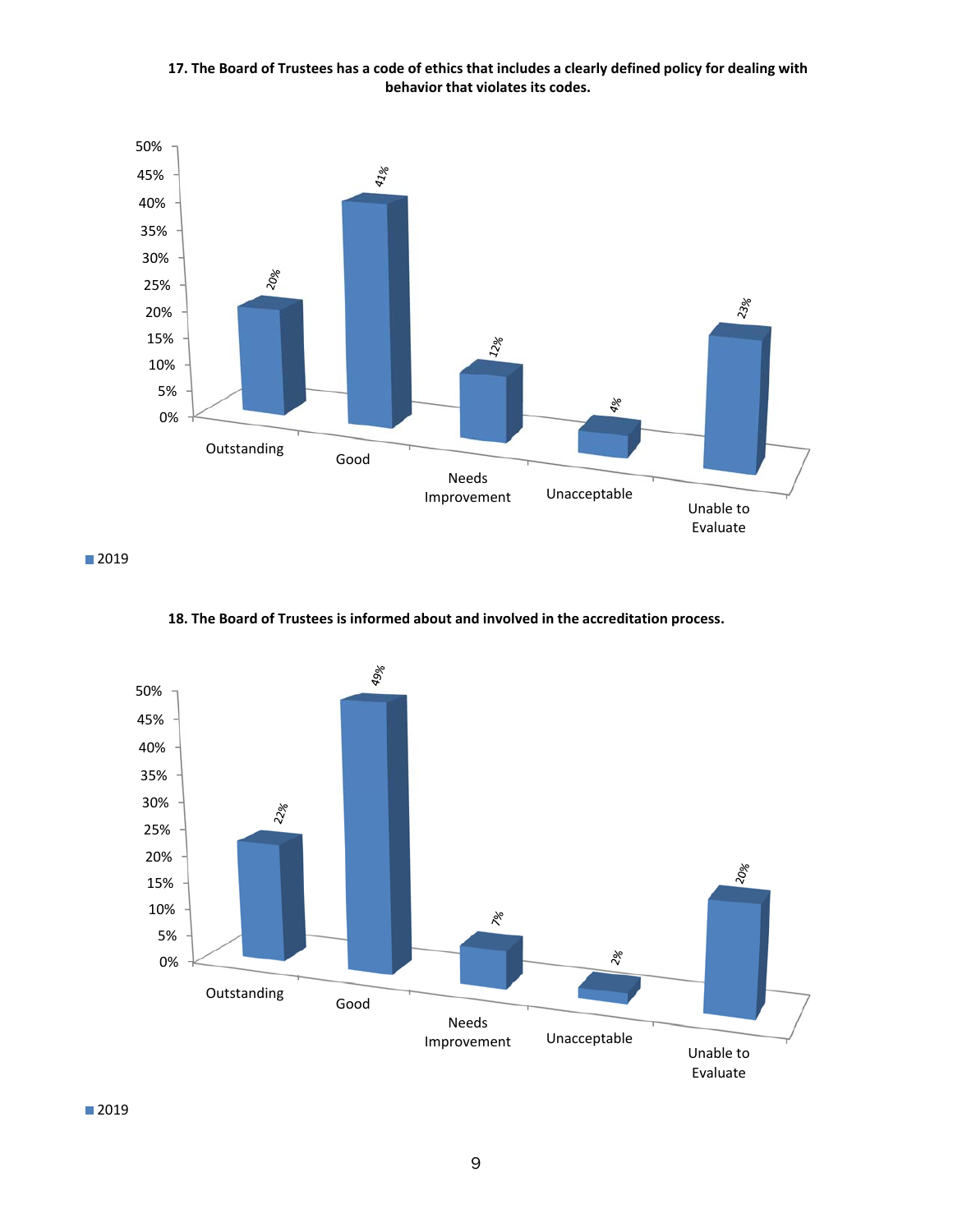#### **19. The Board of Trustees adheres to a clearly defined policy for selecting and evaluating the Chancellor.**



■2019



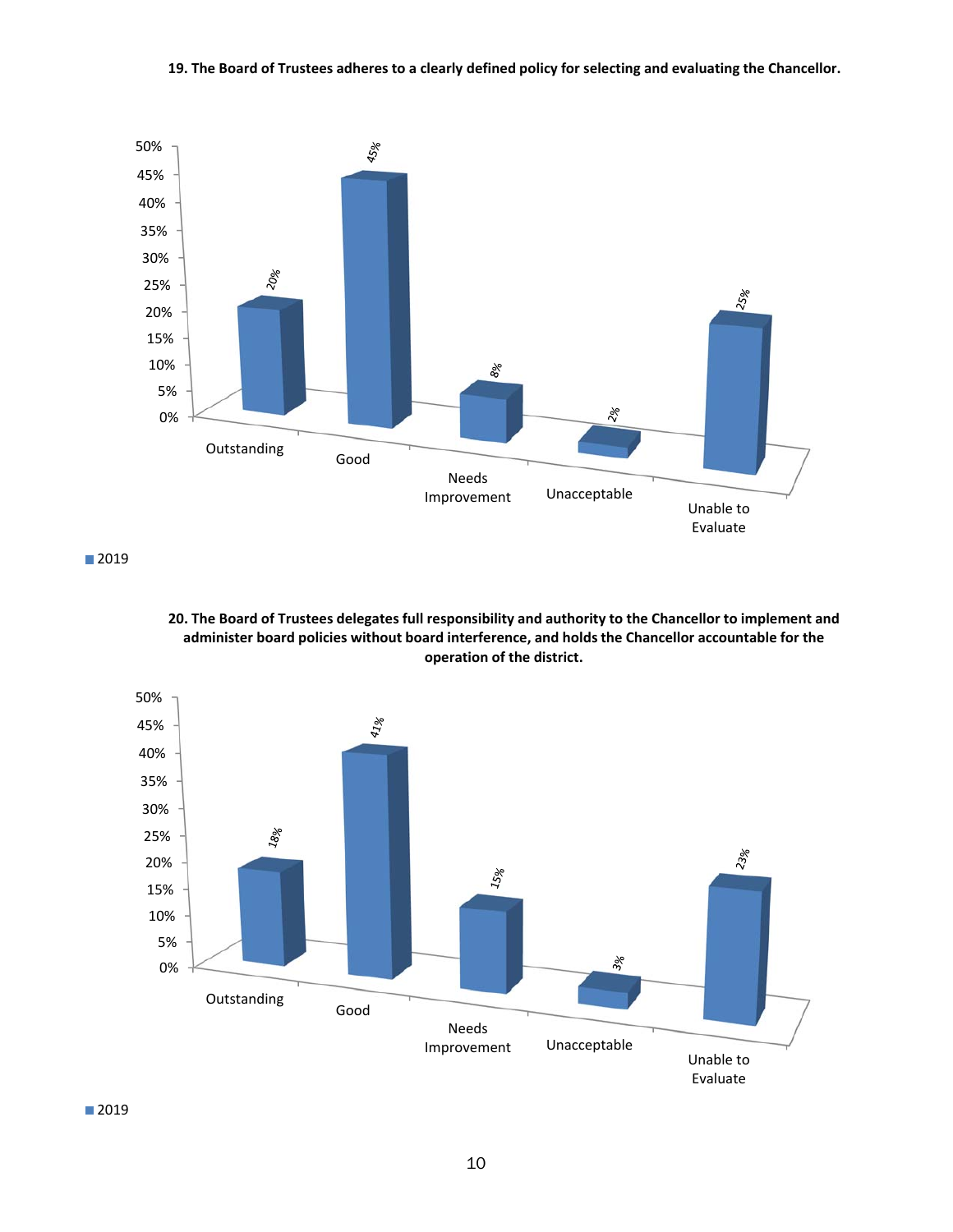**21. The Board of Trustees establishes a clearly defined policy for selecting and evaluating the presidents of the colleges.**

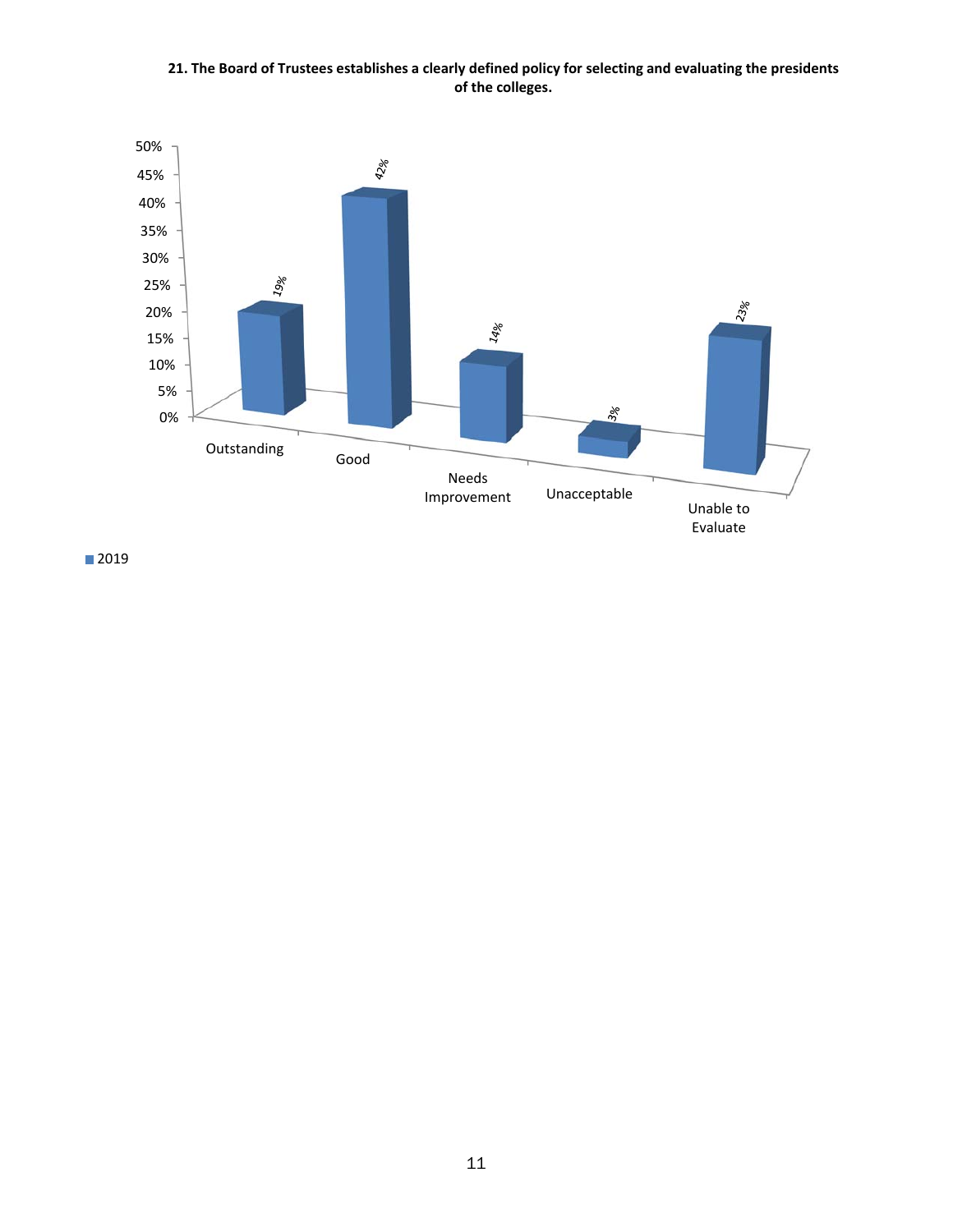# Comments (each bullet represents an individual staff member's response)

Based on legal advice, some comments which pertain to individual District employees have been redacted in order to protect employee privacy. These comments, though, will be considered by the Board, as appropriate, in Closed Session.

## 7. The Board of Trustees, administrators, faculty, staff, and students work together for the good of the institution through established governance structures, processes, and practices.

- ASL Interpreters are being limited to 19 hours a week which puts a burden on DSPS and the Interpreters to earn a decent living. This position should not be hourly part time. Students are suffering because classes are not covered adequately. Interpreting is not a job a student can do, it requires skill. Interpreters should be exempt from the 19 hours a week cap.
- At OCC there is an Administrator who does not comply with the Decision-Making process and Transparency which in turn creates a lot of backstabbing. The policies are well written and they are posted in the different Admin meeting rooms. However, the VP makes decisions and gets funding and turn away from other needed departments. (Clue: It is NOT our new President) . Why bother even having these meetings and discuss items when a particular VP already knows what is going on and "it is finalized."?
- Board overall is much better than in the past. Although, there should be term-limits, and the Student Trustee should absolutely have their vote counted as a full board member. There's no point to having a student "trust"-ee if they are not "trust"-ed by being counted equally.
- By including other groups than the Board itself in this question it distorts the stated goal of this survey. The other groups listed in large part are working for the good of the institution. The board, however, seems to be most interested in it's own interests.
- Campus safety is constantly kept in the dark on policy updates
- From the CCCD Mission and Vision Page, I would like to bring your attention to one of these:
	- o Diversity:

Reflect inclusiveness with all ethnic, socio economic, educational, abilities, and cultural backgrounds. do not perceive nor have I seen that the college reflects diversity in their employee constituency. For example at OCC there are more male than female leaders. Which happens to NOT be in representation of two of the largest bodies of people - students and classified body. In terms of inclusiveness, I would argue that Coast does the opposite. The hiring practices seem vulnerable to issues of access and fairness. For example, if I were to create a chart of the past 24 months of hires in management positions, it is likely an external candidate was hired or a candidate closely connected to specific areas of the campus was hired. For example, people in the President's/VP Office get high visibility and access or the people who sit in the district HR Vice Chancellor's Office get high visibility and access to positions. Therefore, specific groups get the access and "determined as promotable." This is an example of NOT being inclusive, equitable and really is opposite of the mission/vision. This is highly frustrating for me as someone who believed that hard work, engagement, education, and high productivity would get me considered for a job interview. That is not the case. Have you considered examining your hiring practices at Coast? You should. I found it insulting when there were many people reclassed in HR and also hiring from Long Beach (just one example) - yes this is still coming up because it was never addressed to resolve from reoccurring. I also believe that it is okay to hire whoever the hiring team desires as long as it adheres to legal practices. However, if there are no promotions available for internal employees or once hired at Coast someone will likely not be considered for opportunities beyond the original role hired for, it really needs to said on all job announcements and advertised as part of the Coast way so that future applicants have an idea of their future at Coast. The future is definitely not at Coast for employees. One counter argument to hiring from the outside that I have heard is that people here do not have the skills needed for the positions/vacancies. Then my question is: who are we hiring? Why are we not supporting employees' growth? What is the strategic plan for employees? If we have people with skills that are not making the mark, then it needs to be addressed, recruitment practices re-examined, and employees' skills re-evaluated. If not, how can people without the skills needed help move the vision forward?

- How can this be true when a large number of employees are exploited laborers? Pay adjuncts a fair wage, and this might be true.
- I believe the District staff, below the Chancellor and Vice Chancellor's, should work as if they are our collaborative partners. Decisions without input from the end users cost the district time and money.
- I do not know the board.
- I don't have any knowledge of the interactions of these parties, but overall, the Coast District is working hard to meet the needs of its community and students.
- I had an issue last month and it was handled very quickly. I am very happy with the way that it turned out. The Administrator was very professional and the matter was resolved.
- I have serious frustrations with administration on our campus but look forward to improvement under our new president, who seems excellent.
- I know each of the five trustees.
- I often feel that the District doesn't allow each of the colleges to do try something unless all the colleges try it. The colleges need to have some freedom to maintain their own personalities.
- I often see disconnect with proposed Board Policies and what is happening on campus. I would also say that I only see the same Board Members at events, others only appear for Photo-Ops, at least thats the appearance.
- I think the district and colleges appear to be trying to reach this standard, when actually there's a good deal of going-through-themotions and then deciding and implementing decisions behind closed doors. I'm especially speaking of construction projects at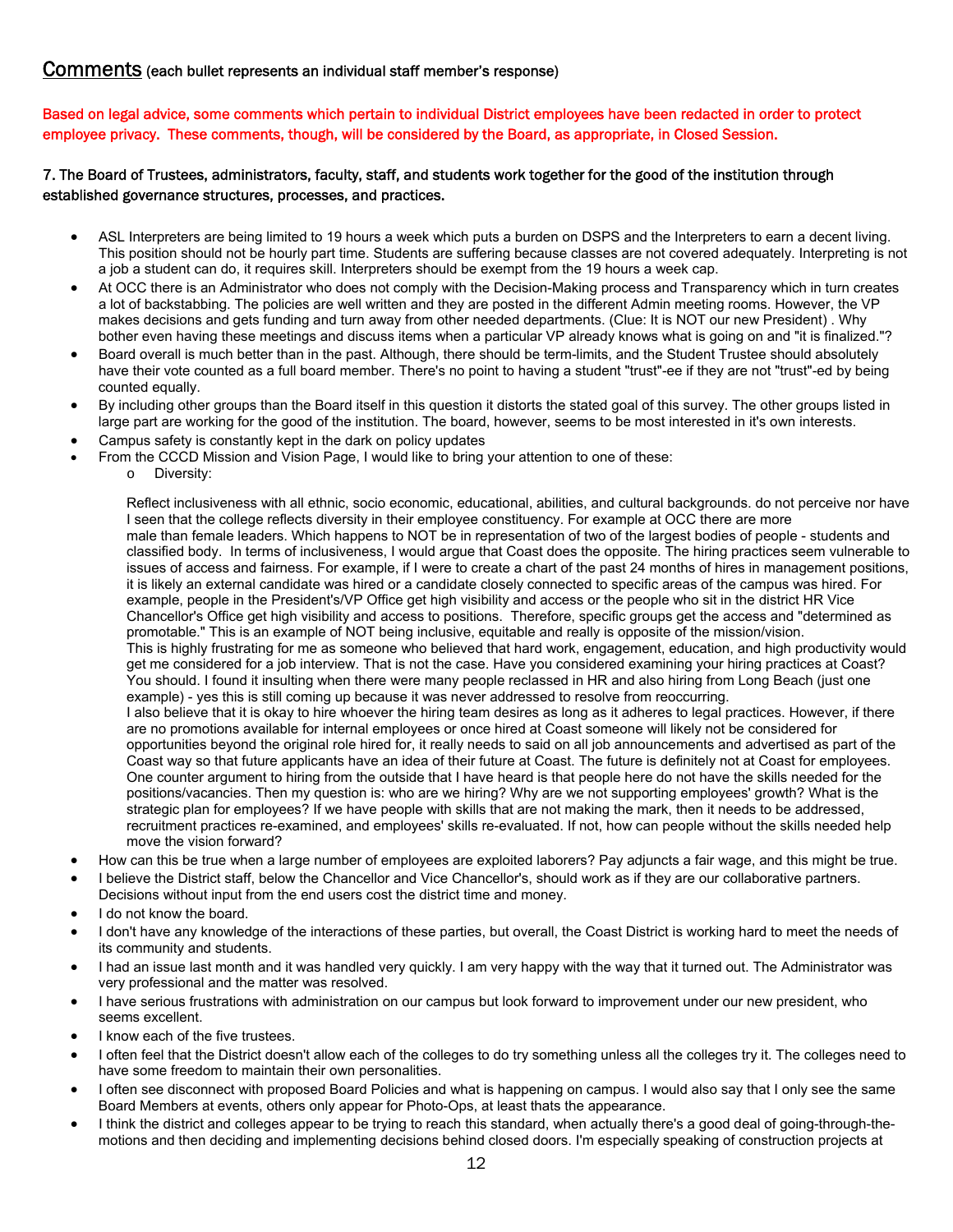OCC. Who authorized those mammoth buildings going up for admin and food services? I know the college is limited on how much square footage is allowed, and enormous buildings on one side of campus prevent or limit construction for other departments. Plus there's the whole "we're spending 90% of the budget on personnel" issue. More square footage for admin just lets admin get more bloated and the college more top-heavy. And then the district will cut costs by not replacing staff (classified) and maybe faculty who retire, but admin keeps growing.

- I think we do a good job overall. However, I often find that the "left hand doesn't no what the right hand is doing". We must do a better job of communicating District-wide. Folks in leadership roles must rely on the facts and not just believe the last person the spoke with.
- I would put my answer between "Needs Improvement" and :Good". The Board appears to respond to current issues of concern for the district, as well as addressing those that are upcoming mandates of the State. While growth and development are important goals, the Board sometimes has to deal with issues of lapses from the passed; note the HR debacle and rehiring of all hourlies while restructuring the pay and benefit scales for all employees.. This was done too quickly, in my opinion, and without enough specific attention to the individual fiscal, academic and human needs each departments at all sites required.
- I'm not sure if these comments are supposed to be for 2.1 or 3.2. The heading above says "3". I will assume, however, these comments are for 2.1 When are these meetings? How about an invitation to attend sent to full and part-time faculty and staff?
- It is their own personal agenda they try to push onto the public interests.
- It would appear that the re-election of the trustees may supersede the needs of CCCD students in decision-making processes.
- None at this time
- Often decisions by district personal have a negative affect on the college campus. There is a feeling by many many faculty that there is a disconnect about how changes made at the district level affect our college personal, faculty and students. For example, they changed the phone system the day before classes and did a quick flex day overview of this new (and nice) complicated system works. But this did not leave us time to fully understand it and get assistance at the time that most students/staff will call us. This was bad timing and we had NO input of the timing of it. This is just one of many many examples where college staff and faculty are just told--this will happen on this date---- with no input and the plan is very unrealistic based on our needs. We need less centralization of tasks and decision and more respect for our needs and input.
- Our Board is open and available, attentive and active in what's best for individual colleges, and for students at large.
- Please give us more options on the above. When we are informed by emails, of which we get zillions, it is hard to stay abreast of these things. Processes for volunteers is ridiculously arduous. It is as if they are applying for a job. This means that we won't ask someone who wants to volunteer for a few hours once or twice, losing great opportunities.
- The cloud migration project went awfully from an internal perspective, and as a result, a significant amount of control over the district's data has been lost. Elucian now controls the majority of our database functionality, and we must ask them permission to make significant changes to our data. This whole project did not help students. It did not help us achieve learning objectives.

Also, the solar panels at the district offices haven't worked for a long time. A very long time. Burning money looks real good to the taxpayers. The facilities office seems uninterested in fixing the issue.

- Students and staff seem to be less well-informed about the processes and practices. Lack of interest and time may be factors; also there is a perception that there is little or no room for new ideas, change in policies or practices, etc.
- The BOT micromanages a lot. Way too much. They need to approve every single budget item even though the larger budget for the department has been approved. In addition, they make it hard for students especially clubs/orgs to meet and host events when they are requiring approval for each meeting/event. Students will be waiting for weeks for approval before actually getting their club/org up and running.
- The Board is very supportive of my efforts as Faculty Accreditation Coordinator for Coastline, and I appreciate that support.
- The Board needs to visit college locations more to understand the challenges that the employees are facing. More information needs to come to the Board from the bottom up, it seems most decisions in the District are bottom down decisions.
- The board has no understanding of what we do. What is expected of us and the serious nature of what could be. There is a sort of "blinder" mentality, and I feel we are in a "wait and see" posture. We are left with shabby and deficient equipment, short of of staff and resources. its a matter of time before someone gets hurt.
- The fiasco with what the board did to part timers in Campus Safety is ridiculous and insulting and completely unacceptable. It could have been handled much much better and they never even apologized. It's obvious they don't care about the part timers (the dedicated employees that hold the institution together). Safety should not be overlooked or not be a priority. The students, staff, employees and public deserve better! Shame on the district.
- The work of the board seems overly bureaucratic and focused more on budget and less on substantive issues
- There are a great many competing interests with faculty, classified, community, unions, finance, lawsuits by various factions, etc which required balanced approaches to a great many issues. The B/T does a highly commendable job in dealing with this wide range of public decisions.
- There needs to be a larger focus on student needs and offer programs that students need.
- This campus has too much higher management and not enough staff at lower levels. They are the ones that make the campus run. More funds should be put into that.
- We all work very hard for excellence at the Coastline Community College District.
- Why would I attend a meeting? You're going to do what you want anyway. Our voices/concerns don't count. Bleed for everyone but your own workers! The president complains she's not getting enough money? Wow!
- With my job on the line during the layoffs and cut hours, I thought it was disrespectful how there was no sense of communication. My boss and director and everyone on our floor did their best to keep us up to date but it was a total disaster not knowing when I was able to work and or how. I thought it didn't make sense that we were not receiving emails about this except our program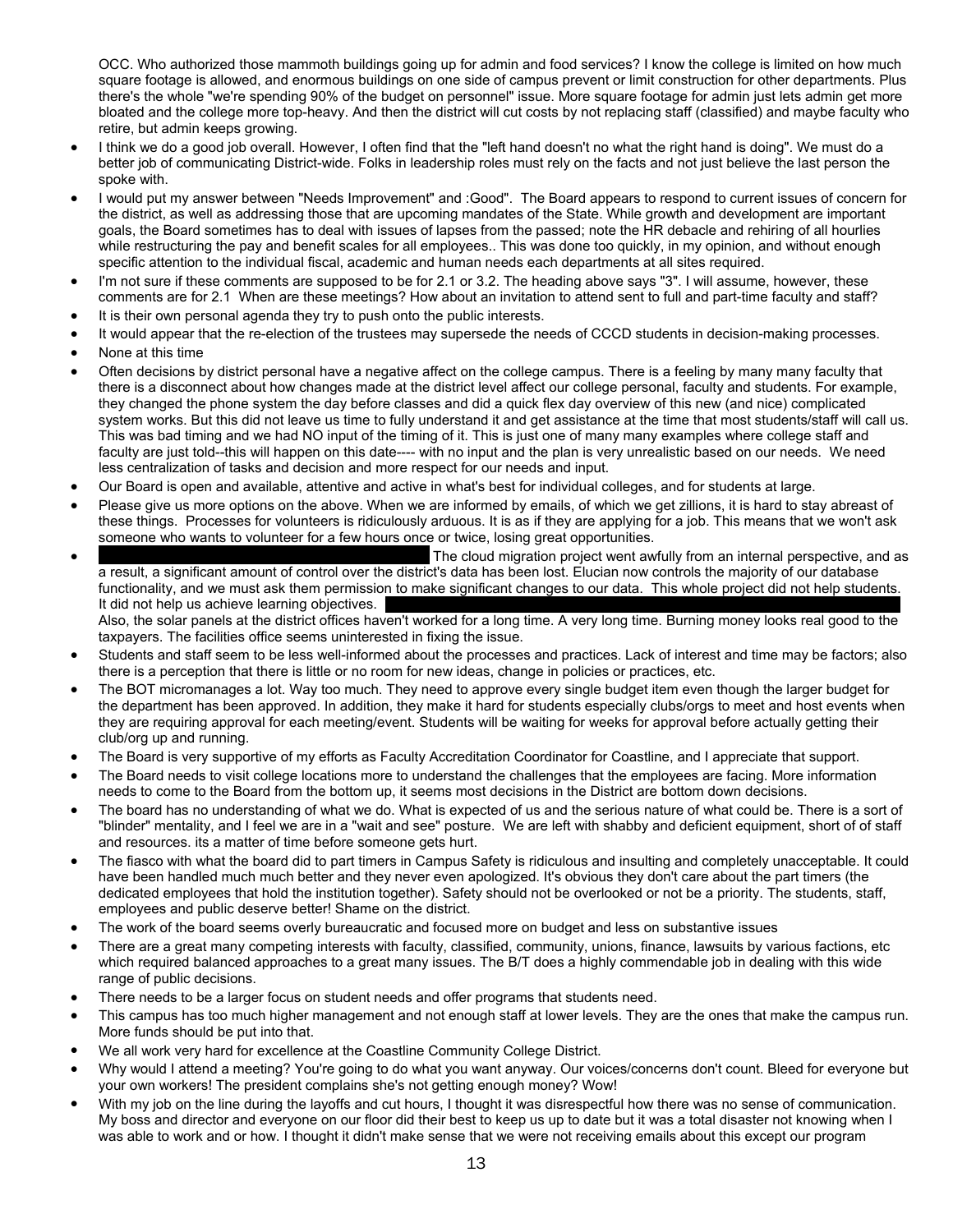specialist who were giving different emails and it was a bit frustrating knowing that there wasn't an individual who I could turn to to ask for a definitive answer. You folks at the district and HR get paid very well so I expect you to actually work and do your job, especially during such a stressful time when I wasn't sure when I would be able to return. So grow up and screw you for laying off all my friends and great coworkers.

na

#### 8. The Board of Trustees is an independent policy-making body that reflects the public interest in board activities and decisions.

- We are fortunate to have such a high-quality Board.
- The are internal fighting constantly. Some Board Of Trustees need to step down and move on.
- Again, please see above. The board of trustees needs to improve on that area.
- Campus safety needs a greater voice. Jim Rudy is awesome but the actual district is garbage and I humane in practices.
- Can't really answer. Not enough knowledge.
- I believe that the decisions are balanced and reflective not only of an enormous amount of experience, but also of profound care and wisdom
- I do not know the board.
- I doubt that there is a strong working class Faculty voice in their opinions.
- I really have no opinion on this; wish there were a button labeled "I don't know"
- If there were an option for "I don't know" I'd use it.
- It sometimes appears that Board members vote for personal interests.
- It's gotten much better. There is often good reason to disagree. Just do it respectfully.
- No basis for judgement
- No offense intended personally to the BoT, but I would like to see greater racial and age diversity that better represents our district. I understand the BoT is elected, so I think existing board members should make a tremendous effort to make sure they have input from individuals who represent their community. And perhaps step down at term end and allow for new opinions and ideas.
- None at this time
- Part-time working on extra-contractual projects without pay is unethical and abhorent. You make big, fat salaries and we work in the hot kitchen doing free work for nothing.
- Same as above.
- See above
- Seem to listen and genuinely consider public comment better than most boards where speakers are ignored. It is evident that most of the board members deeply care about this District.
- The BOT reflects their own interests more often than not. For example, it has been awhile since the full BOT has been at the meetings. Some of them have been in office forever and should step down and pursue other career paths. The BOT also hires their own people such as the legal team. Hence, the BOT make decisions for their own benefits.
- The board's role is broad oversight. Every single decision that has to wait on the board is a insult to all the managers, staff, and faculty in this district. The board should trust those that are more qualified and up to date to make these decisions. Policies are often changed without those who have expertise and are impacted by the policy seeing them.
- The fiasco with what the board did to part timers in Campus Safety is ridiculous and insulting and completely unacceptable. It could have been handled much much better and they never even apologized. It's obvious they don't care about the part timers (the dedicated employees that hold the institution together). Safety should not be overlooked or not be a priority. The students, staff, employees and public deserve better! Shame on the district.
- This elected board does not adequately reflect the demographics of the community they serve.
- Until everyone follows the decision policies and transparency, the public interest will not like what happens.
- Yes, but that is the problem. The Board of Trustees reaches a decision that is favorable to the board, but not necessarily to our students and faculty.

## 9. Once the Board of Trustees reaches a decision, it acts as a whole.

- The diversity of their perspectives benefit the District. I like the fact that they often do not agree. It is Madisonian. In that conflict, the public interest is protected.
- As part time faculty I work at a number of institutions. One thing I absolutely love about this district is the academic freedom in the classroom. It is so nice to work for people who trust me to do the job they hired me to do. I feel there is lots of support if I need help or have questions but I am also able to try new teaching methods, projects, etc. with the goal of improving student learning. This factor is a huge selling point for this district. I am sure you are under pressure to conform and micro mange more but I appreciate your support of faculty to give us freedom in our classrooms. Thank you.
- Based on the individual trustee opinions, we notice some topics returning even after a board has already made a decision. We worry that the topic of PLAs will increase the cost of construction and reduce the amount of buildings we can afford to build.
- From what I observe, this seems good, but I don't know what happens in reality.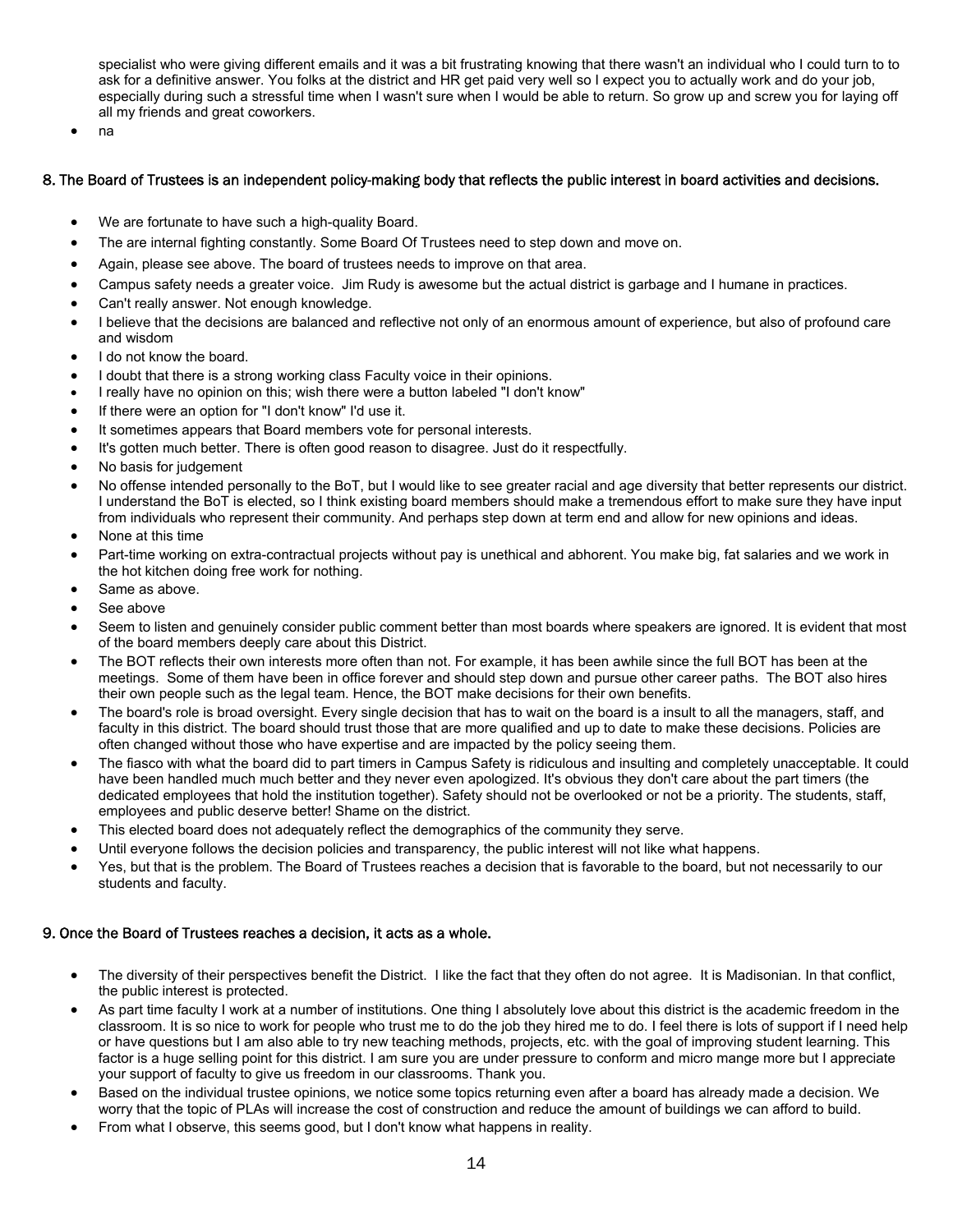- I do not know the board.
- I have no idea. How could I judge this?
- I really have no opinion on this; wish there were a button labeled "I don't know"
- If there were an option for "I don't know" I'd use it.
- My opinion is that many of their decisions are based partly in Politics rathe than knowledge of the situation at hand, whether that is Pro or Con the decision. Make the decision based on Policy and work product.
- N/A
- No basis for judgement
- None at this time
- Some Trustees are influenced by outside committees, companies, unions. They just want to get reelected and don't look at the whole District and the decisions they are making. Example using General Counsel to control every decision we make and every contract we need to push through. Most people think General Counsel is bigger and more powerful than the Trustees or the Chancellor. We don't work for counsel, they work for us but it does not seem that way.
- Some members have a difficult time agreeing with the majority -- and recognizing that everyone is entitled to an opinion, there is a point after which those in the minority need to be sensible about constantly raising a particular issue.
- There are certain unclear results.
- There is an embarrassing amount of child-like behavior during board meetings when JP does not agree with the majority.
- They will reach a decision together and act on it as a whole if they all benefit such as raising their stipend for being in office. They are public servants and are elected by the will of the people. They should not be voting to give themselves raises. Rather, they should find ways to make things easier for employees and students to work successfully together towards stronger student enrollment, retention, and persistence rates.
- Why not: lock step is the call of the day.
- don't really know

#### 10. The Board of Trustees advocates for and defends the district as a whole and protects it from undue influence or pressure.

- Don't know
- Each of them are committed to the Colleges, each of them are talented and dedicated.
- Employment policies are unacceptable. Current issues with part-time, hourly workers are rendering critical campus services, such as the Success Center, unusable due to short-staffing. Lack of campus food services is driving away students and faculty on Fridays and weekends.
- I am not certain the Board knows everything that goes on.
- I appreciate how often I see trustees Prinsky and Hornbuckle at events. Thank you
- I do not know the board.
- I don't think so.
- I lost 5,000 dollars this summer because of the district. The employment freeze was unacceptable and everyone in HR should be fired.
- I really have no opinion on this; wish there were a button labeled "I don't know"
- I think there is too much influence from our employee unions and we are in a budget situation. I think the District gives away the farm and we aren't strong in dealing with bad employees or bad students.
- If there were an option for "I don't know" I'd use it.
- No basis for judgement
- Some projects still seem to get preferential treatment and funding, like new sports facilities and anything related to the sailing and mariners program.
- Sometimes the Board decides things such as discipline based on elections. Not good.
- Sure, you take care of yourselves and treat the serfs like trash. You need an independent survey of how part-timers are take advantage of. We do free work because we are afraid of losing our measly jobs.
- The board is in fear of the unions which marginalizes their ability to operative effectively.
- They made poor decisions when there was media pressure on them about the student who recorded an instructor in class.They gave in just because of the pressure.
- Trustees appear to have bias toward specific institutions
- Two of the Board members are easily influenced by unions.
- Very good at looking at the very large picture -- a diverse community of interests demand thoughtful responses which the Board has consistently done.
- Board policies are far too general and are written with an over-reaching, corporate tone, which is often totally inappropriate for instructional departments, especially those in areas like Fine Arts, Technology, and Athletics, where physical contact, physical risk, necessity for unedited free-speech, and the protection of intellectual property of faculty/staff and students are all vastly different in practice, and therefore much more important than in the office environments the policies seem to be geared towards. A distinction and/or separation absolutely needs to be made to protect these areas with more appropriate language in the policies.
- Campus safety is extremely underfunded and undermanned for the current mission.
- How can this be true when the labor of the majority of your educators is unfairly exploited?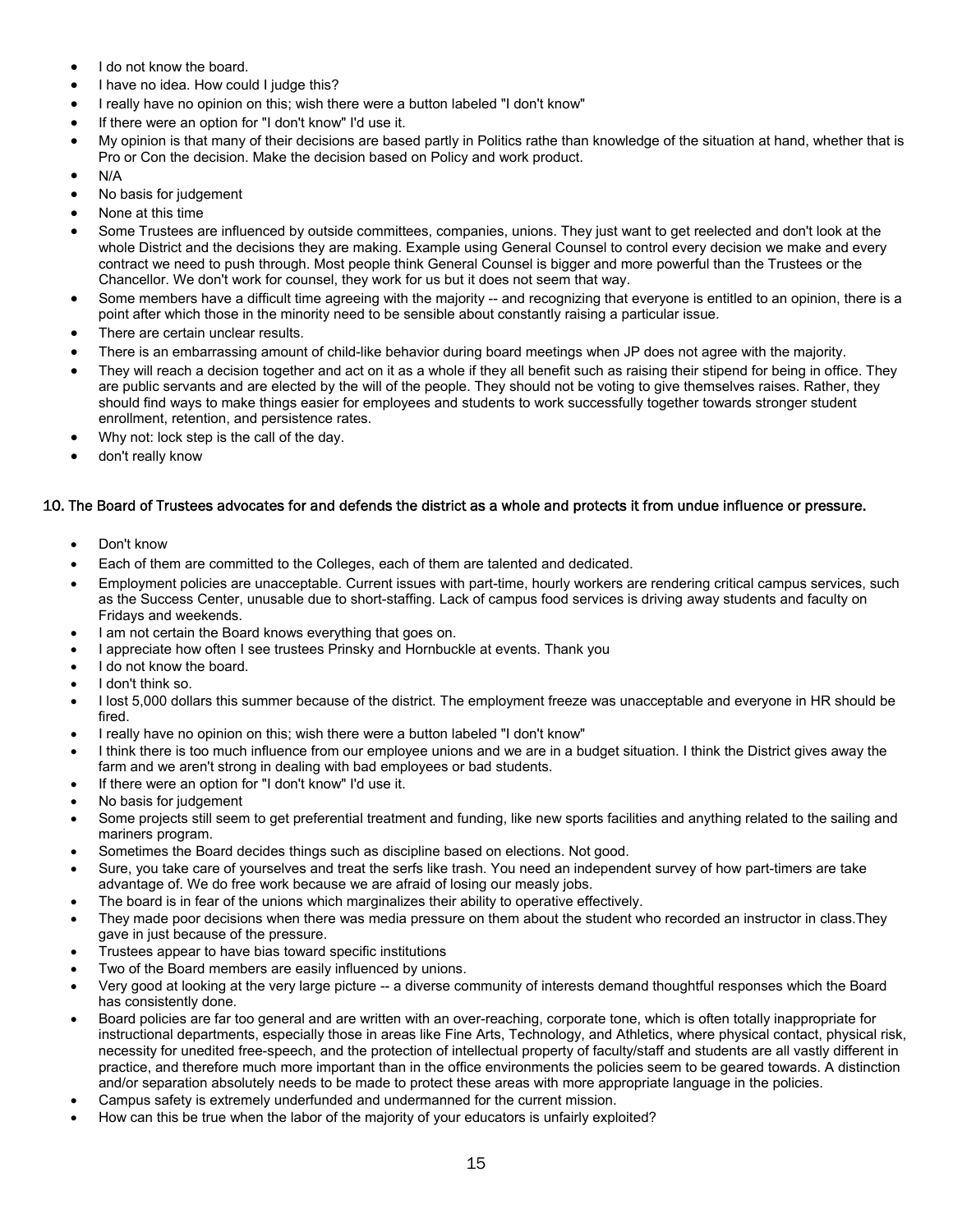- I believe the board tries to ensure the quality, integrity, and improvement of student learning programs and services and the resources necessary to support them, but the Unions have become too powerful.
- I do not know the board.
- I don't know enough about this to offer an opinion
- I think the policy's in place are excellent, just enforce them.
- If there were an option for "I don't know" I'd use it.
- Many of the policies are overreactions to problems and often create more problems than they solve.
- The BOT acts like they support diversity and equity programs but to they do not reflect the population of their students and their employees. The District is very diverse yet the BOT are not remotely even pushing any initiatives to support diversity and equity hiring.
- The Board, through its constant review process does this very well.
- The board selects what they support in educational programming and allows personal bias bathed in vendetta's that are sometimes associated with inaccurate information. This restricts their ability to be effective. Board members are unable to disassociate with negative incidences of our history, hold fast to mistakes and don't allow growth, and, at times, unable to move forward with a positive outlook.
- The fiasco with what the board did to part timers in Campus Safety is ridiculous and insulting and completely unacceptable. It could have been handled much much better and they never even apologized. It's obvious they don't care about the part timers (the dedicated employees that hold the institution together). Safety should not be overlooked or not be a priority. The students, staff, employees and public deserve better! Shame on the district.
- The policies and procedures are developed by the representatives of faculty and staff and then ratified by the Trustees.
- There is a need to revise some policies/processes to be more efficient and current with today's business practices
- They do seem to be working their way through those policies, regularly reviewing. They do request input from constituent groups. Sometimes though the deadline for input rushes the process and constituent groups don't have enough time to debate and collect input. Could there be a more formal regimented process for that? It seems hit-and-miss for which policies get rushed through and which get delayed.
- This is not well balanced, again because the VP is not paying attention to the success of the students and faculty.
- Your personal mission statement. Sure, why not.
- the comment here is similar to 3.1. There is a disconnect about campus needs and the affect district decisions will have on our daily educational activities.
- The decision makers at the district need to spend some time on our campus, have a campus representative to give feedback on decision.

## 11. The Board of Trustees establishes policies consistent with the mission statement to ensure the quality, integrity, and improvement of student learning programs and services and the resources necessary to support them.

- Board policies are far too general and are written with an over-reaching, corporate tone, which is often totally inappropriate for instructional departments, especially those in areas like Fine Arts, Technology, and Athletics, where physical contact, physical risk, necessity for unedited free-speech, and the protection of intellectual property of faculty/staff and students are all vastly different in practice, and therefore much more important than in the office environments the policies seem to be geared towards. A distinction and/or separation absolutely needs to be made to protect these areas with more appropriate language in the policies.
- Campus safety is extremely underfunded and undermanned for the current mission.
- How can this be true when the labor of the majority of your educators is unfairly exploited?
- I believe the board tries to ensure the quality, integrity, and improvement of student learning programs and services and the resources necessary to support them, but the Unions have become too powerful.
- I do not know the board.
- I don't know enough about this to offer an opinion
- I think the policy's in place are excellent, just enforce them.
- If there were an option for "I don't know" I'd use it.
- Many of the policies are overreactions to problems and often create more problems than they solve.
- The BOT acts like they support diversity and equity programs but to they do not reflect the population of their students and their employees. The District is very diverse yet the BOT are not remotely even pushing any initiatives to support diversity and equity hiring.
- The Board, through its constant review process does this very well.
- The board selects what they support in educational programming and allows personal bias bathed in vendetta's that are sometimes associated with inaccurate information. This restricts their ability to be effective. Board members are unable to disassociate with negative incidences of our history, hold fast to mistakes and don't allow growth, and, at times, unable to move forward with a positive outlook.
- The fiasco with what the board did to part timers in Campus Safety is ridiculous and insulting and completely unacceptable. It could have been handled much much better and they never even apologized. It's obvious they don't care about the part timers (the dedicated employees that hold the institution together). Safety should not be overlooked or not be a priority. The students, staff, employees and public deserve better! Shame on the district.
- The policies and procedures are developed by the representatives of faculty and staff and then ratified by the Trustees.
- There is a need to revise some policies/processes to be more efficient and current with today's business practices
- They do seem to be working their way through those policies, regularly reviewing. They do request input from constituent groups. Sometimes though the deadline for input rushes the process and constituent groups don't have enough time to debate and collect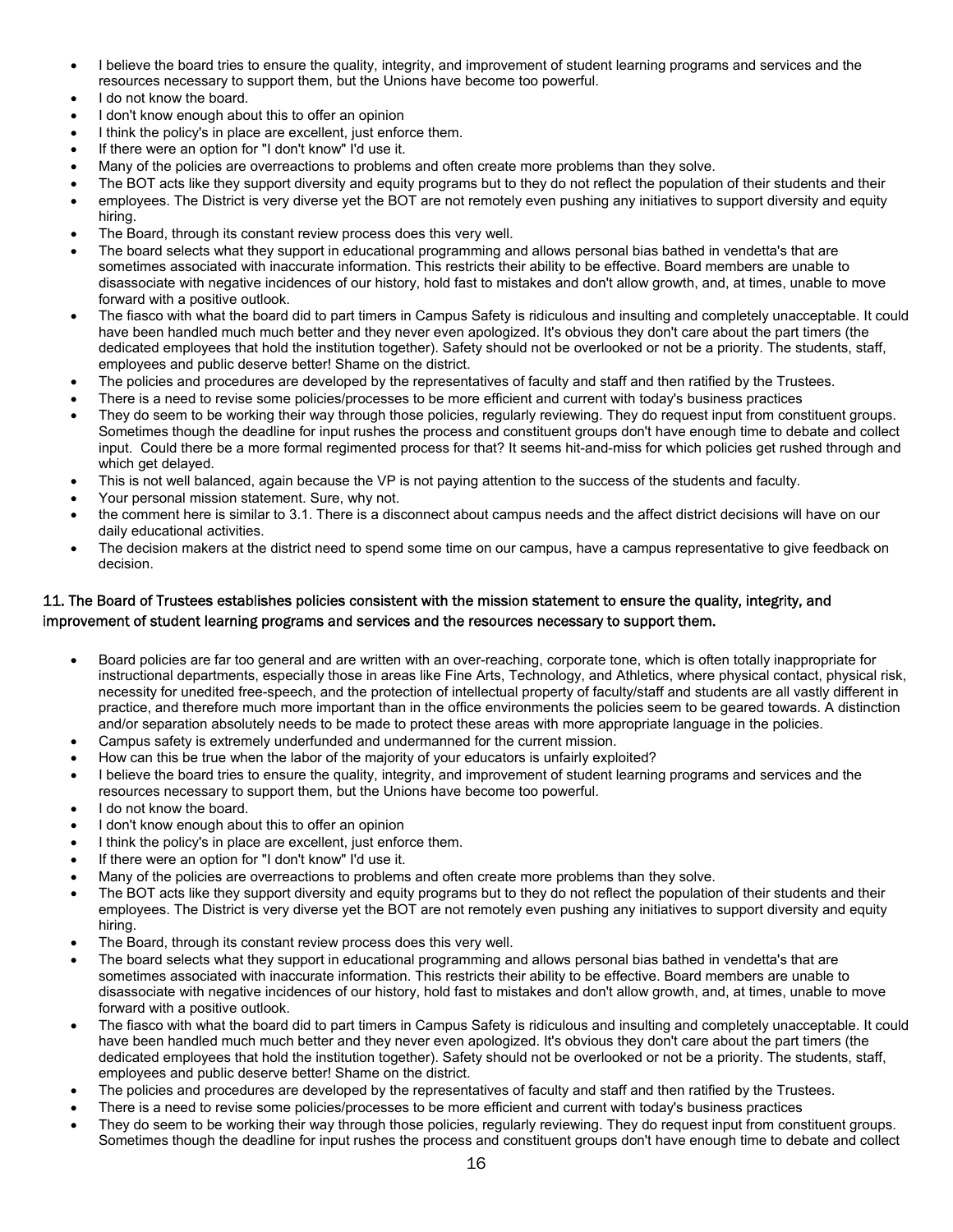input. Could there be a more formal regimented process for that? It seems hit-and-miss for which policies get rushed through and which get delayed.

- This is not well balanced, again because the VP is not paying attention to the success of the students and faculty.
- Your personal mission statement. Sure, why not.
- the comment here is similar to 3.1. There is a disconnect about campus needs and the affect district decisions will have on our daily educational activities. The decision makers at the district need to spend some time on our campus, have a campus representative to give feedback on decision.

#### 12. The Board of Trustees has the ultimate responsibility for educational quality, legal matters, and financial integrity.

- The Board daily deals with educational quality, serious legal concerns and approaches the budget in a conservative and thoughtful manner.
- Faculty and instructional departments have "the responsibility for educational quality". The Board has the responsibility to hire faculty who best take on this responsibility and support them in their efforts rather than allow the District to dictate to faculty how best to serve students.
- I am often surprised when Board members are ignorant on specific issues that have been discussed in the community college arena for several months.
- I assume that "unacceptable" is the equivalent to "I disagree"
- I do not know the board.
- I do think it's OK to hire part-timers for full time faculty positions EVEN IF they are over the age of 40. I have heard comments like, "I hope we hire a nice YOUNG person for that position," -- I am over 40. I feel there is NO HOPE for me to ever be hired full time, even though I am a published researcher in my field. AGEISM rules in the community colleges as a group. There is terrible "FEAR" of hiring someone over 40.
- I think education quality is not an issue. I think we have way too many legal problems which drains our resources and I think we make exceptions to spending when it suits us. I've heard that we've been deficit budgeting for a long time, primarily to appease the faculty union. I don't think that's right. Someone should look at all the legal problems and see if there is a pattern. We should address problems.
- I would like to see more routine activities delighted to the campus and allow the Board to spend time on the broader issues.
- My main concern is the role that the external general counsel plays in contracts. There is inconsistency in feedback from contracts and contract renewals. At first review, suggestions are made. Our vendors rectify these suggestions. Then upon second review, a new set of suggestions are made. And this happens a few more times, at which point the contract has been in review for 4-6 months will no resolution with billable hours racking up at the district and with our vendors legal counsel. This also takes a lot of staff/management time routing these contracts through. It's inefficient and is costing the district a lot of money that could possibly be better allocated to student success initiatives.
- Sure, why not. You keep fat jobs while others suffer. Where can we go? You used to treat part0-time people well; now that big, fat bucks are on the line, you take advantage of us.
- The College's are spending Monies that we do not have, with substantial waste, this needs to be managed.
- The board of trustees is not looking out for the best interest of campus safety at OCC.
- The fiasco with what the board did to part timers in Campus Safety is ridiculous and insulting and completely unacceptable. It could have been handled much much better and they never even apologized. It's obvious they don't care about the part timers (the dedicated employees that hold the institution together). Safety should not be overlooked or not be a priority. The students, staff, employees and public deserve better! Shame on the district.
- They should be more keen on the HR process. It does not make sense what is happening right now with hourly employees being let go and then only being able to work one year on contract. The District is suffering because of these HR changes and the changes are so slow that the work not being done in the mean time is affecting the students' college experiences.
- This is by definition.
- This seems to be more of a "true" or "false" question. I assume that it's true.
- Too many discussions are required with union representation.
- **True**
- What I have heard is that there are the rules, and then there are "the rules" and things get done behind closed doors or at closed session for example. We need some impartial person to help address some of the deep rooted issues that have been ongoing since I started 5 years ago, specially since some of these keep coming from same areas within the organization. I know we have an auditor - has anyone considered an Organizational Ombuds? As someone who works in a highly visible position, I am not comfortable sharing my mind as it may make my work environment not desirable. I am also not comfortable stating my observations with the auditor as I have been asked by people in management not to answer her calls or messages if she reaches out.
- Yes, they should and there needs to be a more defined and clear understanding of everything.
- hopefully!
- not sure

#### 13. The Board of Trustees acts in a manner consistent with its policies and bylaws.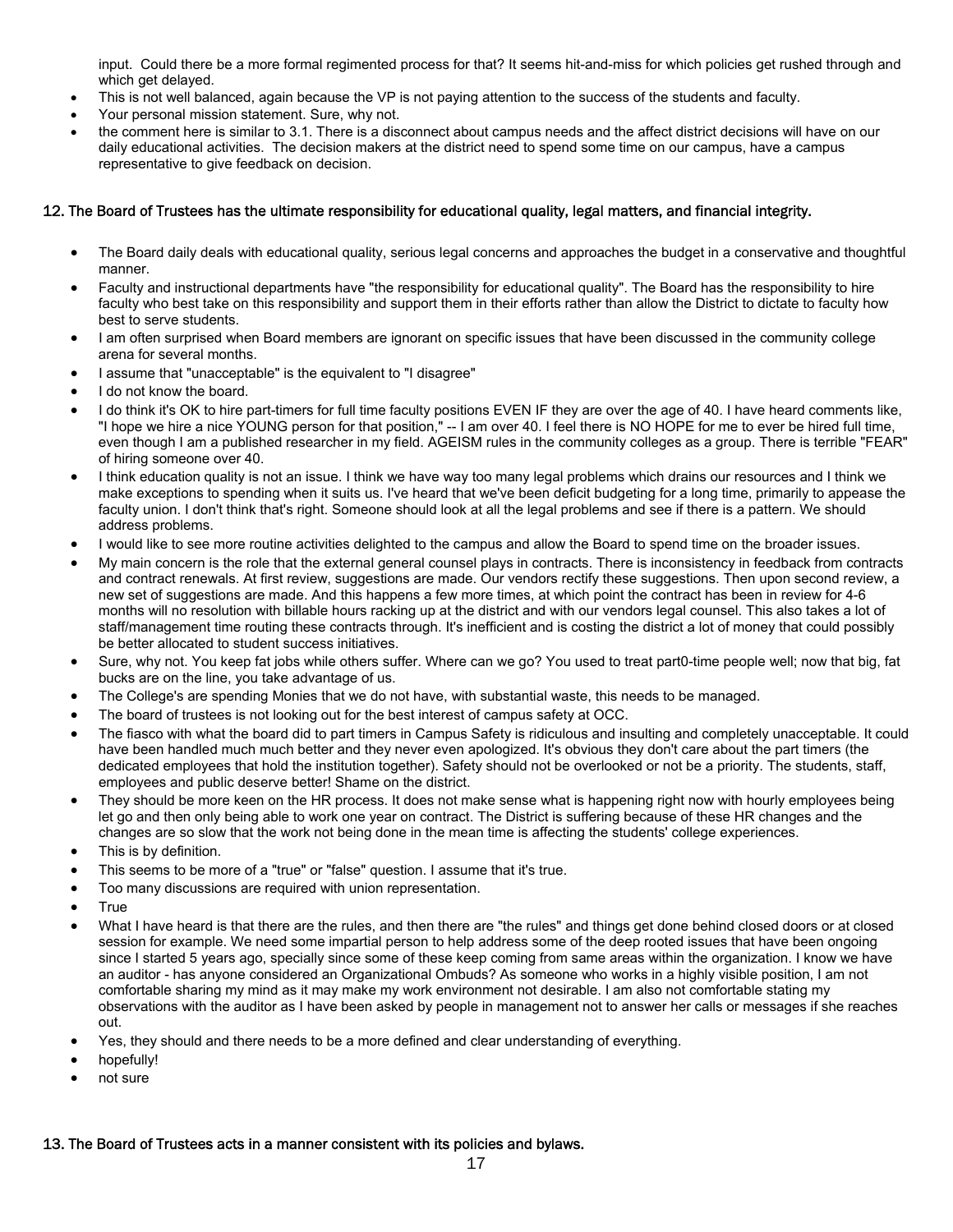- Hold people accountable.
- I do not know the board.
- I don't like the way the Board caved-in to the "freedom of speech" incident with the right wing student and the instructor being harassed by the zealots at OCC. The student should of been expelled.
- If there were an option for "I don't know" I'd use it.
- It's obvious that the Board members don't really enjoy each others' company. Whether this is because of their political differences or just the length of time they've been serving together I don't know. Maybe I'm wrong but that is the impression one gets by watching them in public.
- No basis for judgement
- Partisanship sometimes gets in the way.
- Sure, what do you want to hear? Why not.
- The Student Trustee does not have a vote at the BOT meeting. Yet, the Student Trustee's votes are recorded. That is misleading the public to believe the Student Trustee does in fact have a vote in all matters. The fiasco with what the board did to part timers in Campus Safety is ridiculous and insulting and completely unacceptable. It could have been handled much much better and they never even apologized. It's obvious they don't care about the part timers (the dedicated employees that hold the institution together). Safety should not be overlooked or not be a priority. The students, staff, employees and public deserve better! Shame on the district.
- Well, when you have a couple of administration not following the policies set by the District, how can this be possible?
- While I think everyone has a right to meet with Board members, I also think we tend to get extra work because someone who is unhappy complains. I'd like to know exactly how many of those complaints are actually valid and how many of those complaints come from people who are acquainted with a Board member.
- don't know
- some times they don't.
- yes, close attention is paid to following agreed upon policies and procedures.

#### 14. The Board of Trustees regularly evaluates its policies and practices and revises tham as necessary.

- (again...) Board policies are far too general and are written with an over-reaching, corporate tone, which is often totally inappropriate for instructional departments, especially those in areas like Fine Arts, Technology, and Athletics, where physical contact, physical risk, necessity for unedited free-speech, and the protection of intellectual property of faculty/staff and students are all vastly different in practice, and therefore much more important than in the office environments the policies seem to be geared towards. A distinction and/or separation absolutely needs to be made to protect these areas with more appropriate language in the policies.
- Evaluates, yes. Don't know if policies and practices are consistently revised, but revisions sometimes lead to problems that have consequences that all of us feel and suffer with. Case in point: short-term employee policies being enforced after years of having been ignored; loss of a steady, well-trained worker has been devastating, and the notion of having to hire and train a new, nonstudent worker for complex tasks each year is untenable.
- I do not know the board.
- I hope so!
- I would like to learn more about the board.
- If there were an option for "I don't know" I'd use it.
- N/A
- Need more input from the campuses
- No basis for judgement
- The Board does review but does not always get the best advice from the Vice Chancellors.
- The fiasco with what the board did to part timers in Campus Safety is ridiculous and insulting and completely unacceptable. It could have been handled much much better and they never even apologized. It's obvious they don't care about the part timers (the dedicated employees that hold the institution together). Safety should not be overlooked or not be a priority. The students, staff, employees and public deserve better! Shame on the district.
- They do seem to be working their way through those policies, regularly reviewing. They do request input from constituent groups Sometimes though the deadline for input rushes the process and constituent groups don't have enough time to debate and collect input. Could there be a more formal regimented process for that? It seems hit-and-miss for which policies get rushed through and which get delayed.
- This needs to happen.
- Trustees need to step down in order to bring new member on board to make more logical decisions.
- Very slow in changing any policies and practices.
- What is this surveyf about? Just evaluate yourselves to suit yourselves.
- t is unclear what the frequency of evaluation is and when do specific BP/APs get evaluated.
- Yes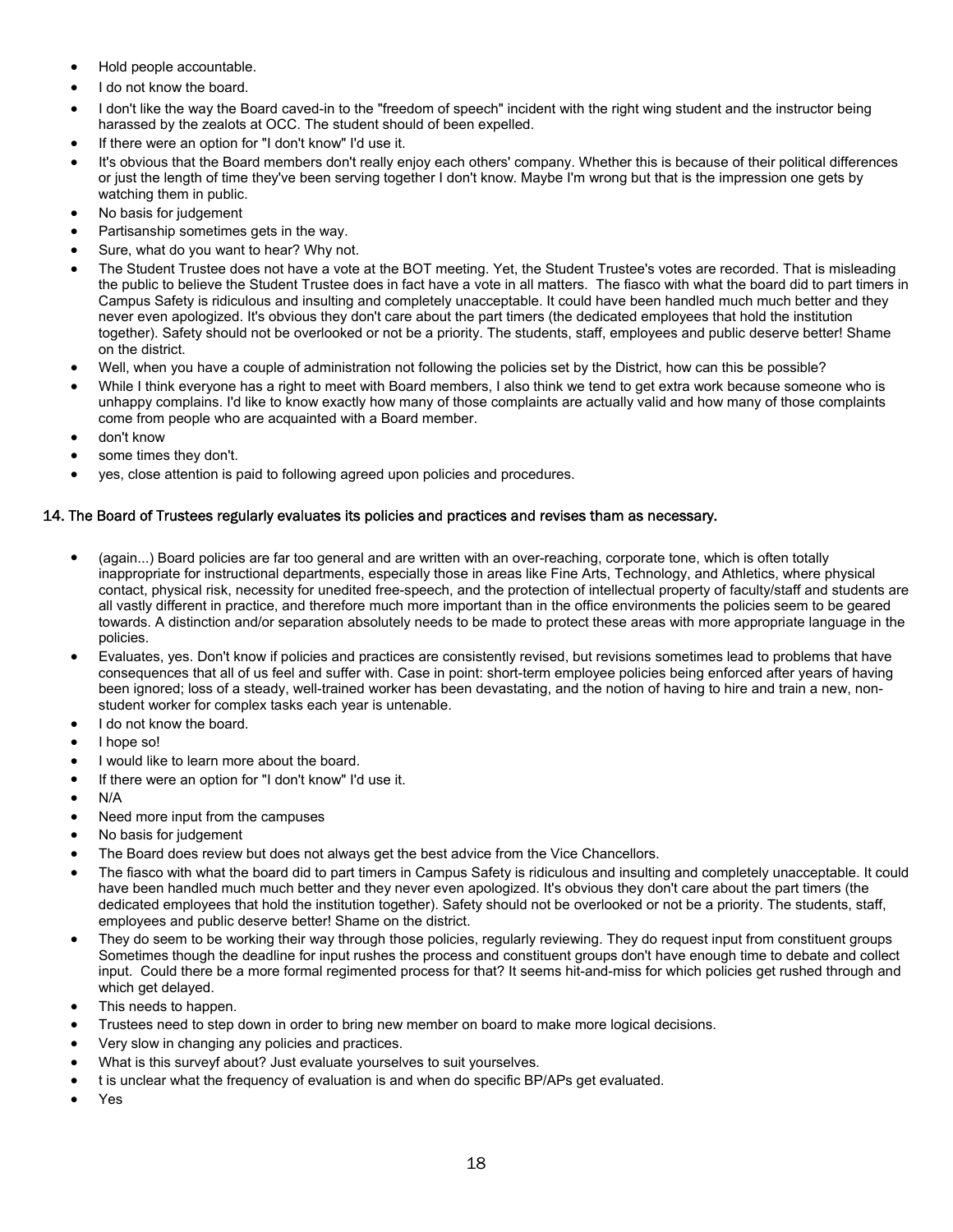# 15. The Board of Trustees has a program for board development and new member orientation. It has a mechanism for providing for continuity of board membership and staggered terms of office.

- particularly with the student trustee -- much more attention to the student's role BY THE SITTING TRUSTEES.
- Board should have term limits, and student trustee should count as a full board member.
- Cannot really speak to this as I have no knowledge so I am assuming good.
- I actually don't know about this. If I'm supposed to know that they have a new member orientation then somehow that should be communicated. Frankly it's a good idea that they have this, but I'm not sure I even really need to know about it.
- I do not know the board.
- I really have no opinion on this; wish there were a button labeled "I don't know"
- If there were an option for "I don't know" I'd use it.
- N/A
- No basis for judgement
- No new Board members for a long time!
- Not sure of the current process. There has not been a new member in many years.
- Same members over and over.
- Self-interest? Sure. Bring in people who think like you: lords of the manner while the serfs struggle.
- The new District election procedure, with election District voting, will be more representative. The old system of at large districts led to an uninformed electorate as to candidates and representation.
- They do not. Having just 5 members on the board is not helping the overall needs of the school governance. The board could be more efficient and you wasted money, time and resources on the so called " 7 member reivew" and then have the current board vote down to add 2 new members clearly is an indication that the board si out of touch with what really needs to take place. True leadership and governance is about sharing and not having a personal fiefdom.
- They have been in office for years. We would not know if there is any program for board development and new member orientation. They do not openly talk about it.
- This area has undergone a lot of refinement over the years. Good job!
- Working towards this goal.
- nice!
- unsure

## 16. The Board of Trustees' self-evaluation processes for assessing board performance are clearly defined, implemented, and published in its policies or bylaws.

- However, the "retreats" should include a discussion about the way board meetings are handled. For example,1) board members must not grandstand -- regularly bringing attention to themselves personally. "I did this, I did that." 2) board members frequently do not even look at the speaker at the podium because they are looking at their screen, notes, or their phone. (this goes for everyone on stage, the Vice chancellors, College presidents. Let's not be rude to someone who has come to speak with us. 3) Board members should be able to make their responsible/pertinent comments/arguments for or against an issue inside of two minutes (it is the chair's responsibility to rein in overly long commentary ). This SHOULD be done voluntarily by board members, but failing that, the chair should act. 4) Unless it's exceptional, in-person reports to the Board should be limited to 10 minutes. If longer, there should be an executive summery for the board.
- Cannot really speak to this as I have no knowledge so I am assuming good.
- How would anyone actually know if this were true?
- How would one know if this were true exactly?
- I actually don't know about this either. I know there is this survey and I know they have a retreat, but I'm not sure any of the particulars are communicated to employees. I've seen an item about this I think on the Board agenda.
- I do not know the board.
- I really have no opinion on this; wish there were a button labeled "I don't know"
- If there were an option for "I don't know" I'd use it.
- N/A
- No basis for judgement
- The code makes sense but consistently following the code is the challenge
- Wow, you self-evaluate? What's the point of this survey? You want to hear what you want to hear.
- don't know
- hope so

#### 17. The Board of Trustees has a code of ethics that includes a clearly defined policy for dealing with behavior that violates its codes.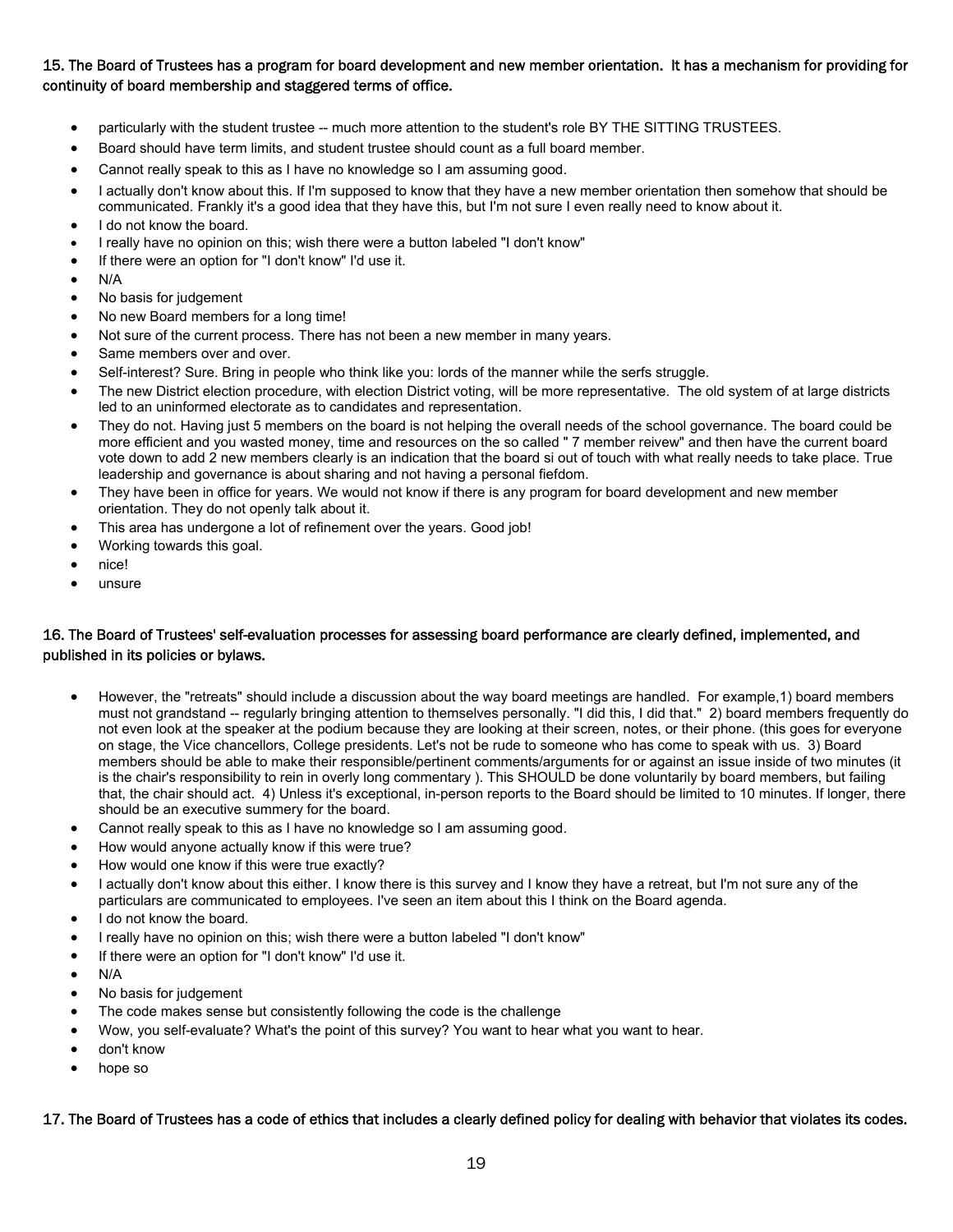- The B/T does have such a code, but on rare occasions a member or two choose to violate that code, and regrettably lashes out at contrary board members.
- Cannot really speak to this as I have no knowledge so I am assuming good.
- Code of ethics should have 2 versions, one for the offices and academic environments, and one for Athletics, The Arts, Fashion, The Makerspace, and related programs outside the norm. What's appropriate on the sports field or in a stage play is not at all the same in an office or math classroom, for both faculty and students.
- Depends on whom you speak with, our Board seems to have leakers or liars, either way the Board needs to be down the middle.
- I am not aware of a code of ethics.
- I do not know the board.
- I really have no opinion on this; wish there were a button labeled "I don't know"
- I would imagine it would have to!
- I would like to learn more about the board.
- If there were an option for "I don't know" I'd use it.
- Joke.
- No basis for judgement
- The fiasco with what the board did to part timers in Campus Safety is ridiculous and insulting and completely unacceptable. It could have been handled much much better and they never even apologized. It's obvious they don't care about the part timers (the dedicated employees that hold the institution together). Safety should not be overlooked or not be a priority. The students, staff, employees and public deserve better! Shame on the district.
- don't know
- hope so. Seems like that's harder to enforce when there doesn't seem to be much turnover on the BoT.

## 18. The Board of Trustees is informed about and involved in the accreditation process.

- Congratulations to all on the last accreditation visit and reaffirmation.
- I would imagine it is, but I am not aware of it.
- I do not know the board.
- I really have no opinion on this; wish there were a button labeled "I don't know"
- I think this is a pretty high priority for our Board members, especially since the last one wasn't all that great... I guess the one before the last one.
- If there were an option for "I don't know" I'd use it.
- More work is needed.
- Sure, to keep your big, fat jobs you'll be involved in the accred process.
- The board is well informed.
- This is a strong suit for them.
- Yes, as I mentioned in an earlier comment, the Board is very supportive of the Accreditation process and in particular I feel a lot of support in my role as the Faculty Accreditation Coordinator at Coastline. It's a big job to produce reports for ACCJC, and I appreciate their support.
- don't know

## 19. The Board of Trustees adheres to a clearly defined policy for selecting and evaluating the Chancellor.

- Yes, and the proof is in the pudding!
- Cannot really speak to this as I have no knowledge so I am assuming good.
- Currently, we have an excellent Chancellor.
- Good.
- I do not know the board.
- I really have no opinion on this; wish there were a button labeled "I don't know"
- I would imagine it does.
- I would like to learn more about the board.
- I'm glad they picked this Chancellor. He's open minded and doesn't seem to play favorites. Can't say that about the last one. I also think this Chancellor demonstrates integrity, at least from what I've seen. Can't say that about the last one either.
- If there were an option for "I don't know" I'd use it.
- Not observed
- The Board 100% controls the Chancellors decision making.
- **True**
- We have full confidence in our current Chancellor.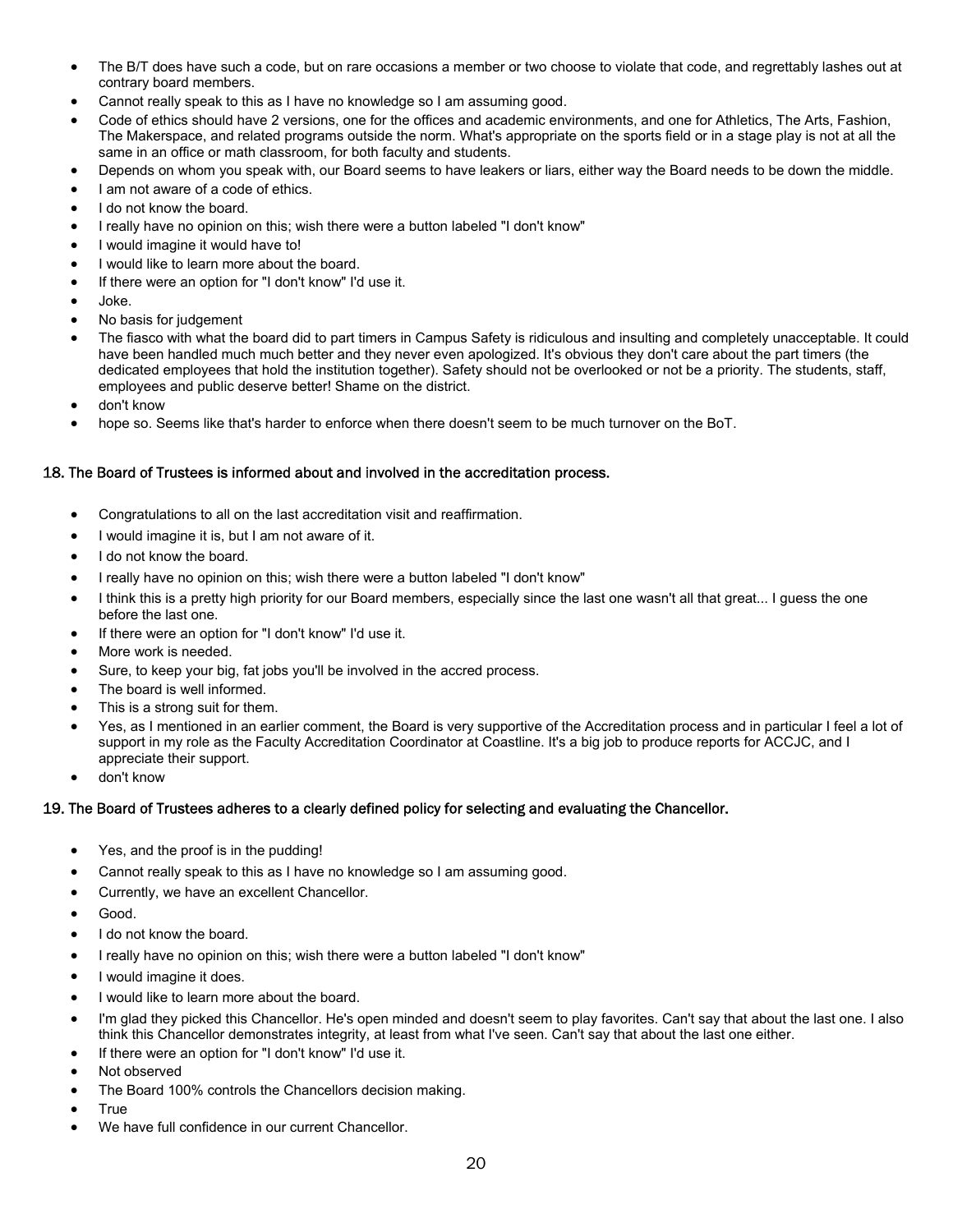- Why do we have these big-shot jobs? They take a lot of money away from people who really need it.
- don't know (2 Counts)
- good job this time!

# 20. The Board of Trustees delegates full responsibility and authority to the Chancellor to implement and administer board policies without board interference, and holds the Chancellor accountable for the operation of the district.

- Yes, FINALLY. it took a decade of patient work to get all board members to understand this, which they now do.
- After getting their hands slapped by the preview accreditation team, the board has finally begun to understand the delegation of authority.
- At times it appears that some trustees are not happy that responsibility and authority has been delegated to the Chancellor.
- Based on my previous comments I would hope the Board would pass this on to the Chancellor. It would be nice if the Chancellor came to the faculty and classified Senates to get direct feedback.
- Cannot answer this question.
- Cannot really speak to this as I have no knowledge so I am assuming good.
- Dictator? Sure, why not?
- Gotten increasly better over the years. Thank you.
- I do not know the board.
- I do think the Board members try to pressure the Chancellor to do things that are special to them or try to get someone they know, or maybe themselves, an exception to practice or policy. Every now and then some bizarre occurrence happens and it just seems like it must be a Board thing.
- I really have no opinion on this; wish there were a button labeled "I don't know"
- I think they could work with the Chancellor a bit more instead of focusing on individual needs and politics.
- I would like to see more delighted... still to many items make it to the Board.
- If there were an option for "I don't know" I'd use it.
- No basis for judgement
- Only the Chancellor knows...
- The Board is far too involved in operations of the district and does not allow the Chancellor enough authority to implement and administer policies.
- The Board properly works with the Chancellor, giving The Chancellor his due authority.
- There is a level of micro-management by the Board.
- This has improved greatly over the past few years.
- Whatever they have delegated, they should delegate more. They do not add value to the decisions. I will give one example. The board practice of approving every hire delays the start and training of much needed employees. When someone is offered a job "pending board approval" it also creates anxiety in the new hire. I have not heard of this process helping anything. But even if the board were to catch something that was missed by everyone else involved in hiring, it is not worth the cost in delay and the anxiety it causes. It also is, once again, disrespectful to those involved in the hiring.
- don't know (2 Counts)

#### 21. The Board of Trustees establishes a clearly defined policy for selecting and evaluating the presidents of the colleges.

- This is an on going issue and needs a consistent evaluative process to help the presidents by giving them honest feedback and not letting things go off the rails due to failure to evaluate properly.
- Another strong suit.
- Concur, did an excellent job in selecting and evaluation the new OCC President, Dr. Suarez. Thank you!!!
- Excellent job choosing OCC's new prez!
- I do not know the board.
- I feel they do a great job and have no issues with status quo
- I find it ironic you really don not ask the main questions about is the board doing a good job with its governance. You have questions on here about policy- that do not relate to if the board is a capable group to govern the district. Next time please add direct questions related to board members performance.
- I really have no opinion on this; wish there were a button labeled "I don't know"
- I would like to learn more about the board and it's policies and processes.
- If there were an option for "I don't know" I'd use it.
- Just give her more money so she can feel better about her position while others live hand to mouth.
- Nice job on President Suarez.
- No, it does not. It is never clear why a candidate is selected.